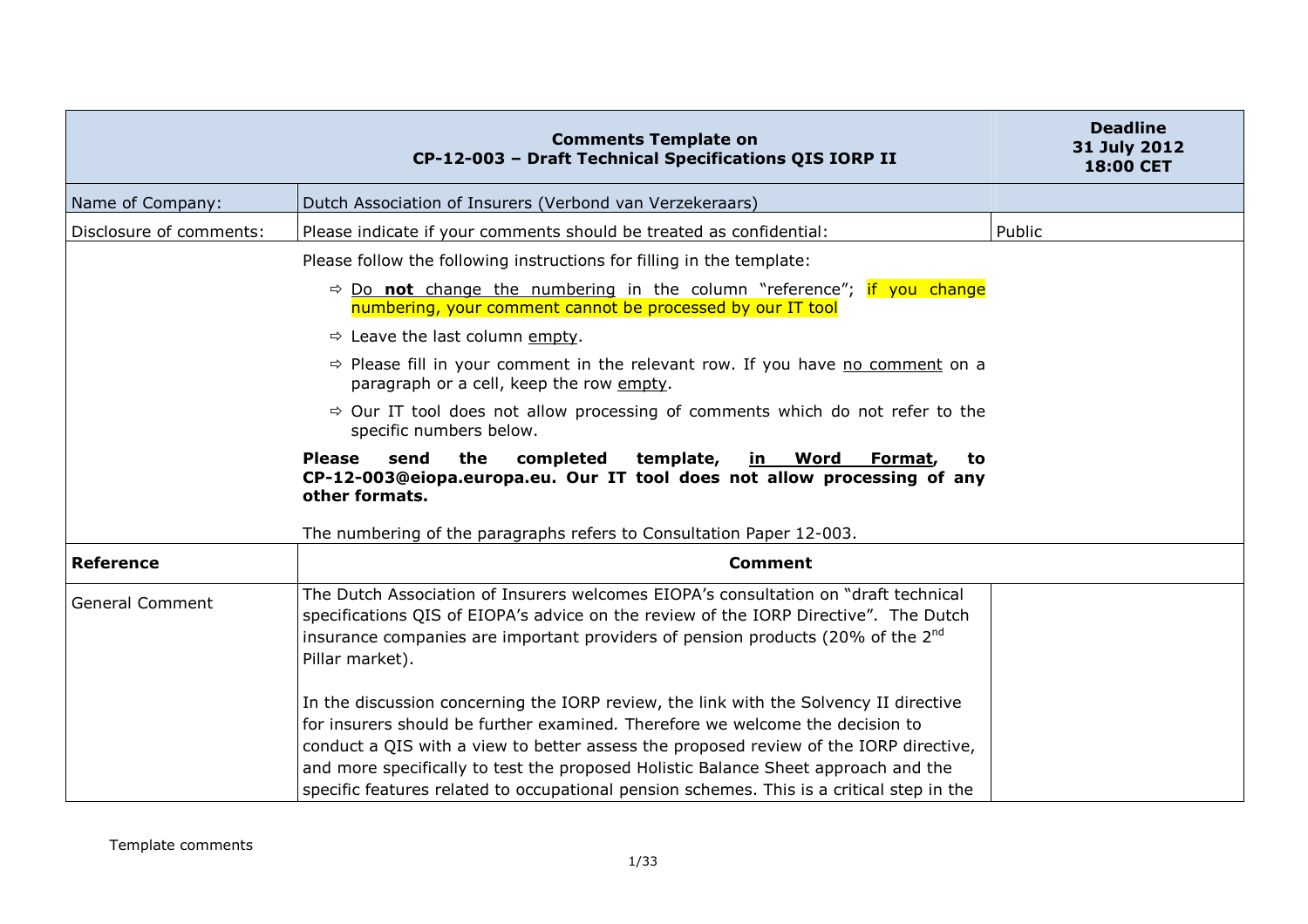|                  | <b>Comments Template on</b><br>CP-12-003 - Draft Technical Specifications QIS IORP II                                                                                                                                                                                                                                                                                                                                                                                                                                                                                                                                                                                                                                                                                                                                                                                                                                                   | <b>Deadline</b><br>31 July 2012<br>18:00 CET |
|------------------|-----------------------------------------------------------------------------------------------------------------------------------------------------------------------------------------------------------------------------------------------------------------------------------------------------------------------------------------------------------------------------------------------------------------------------------------------------------------------------------------------------------------------------------------------------------------------------------------------------------------------------------------------------------------------------------------------------------------------------------------------------------------------------------------------------------------------------------------------------------------------------------------------------------------------------------------|----------------------------------------------|
|                  | process of the review of the IORP Directive. Furthermore, it is important that these<br>mechanism are adequately and sufficiently tested to ensure that they accurately<br>reflect the economic reality faced by the IORP. Even if this would require more than<br>one QIS.                                                                                                                                                                                                                                                                                                                                                                                                                                                                                                                                                                                                                                                             |                                              |
|                  | We consider the basic principle of 'same risks, same rules, same capital' to be a good<br>point starting point for the discussion on the review of the IORP directive. The<br>Solvency II principles should serve as the basis for regulating financial institutions<br>providing occupational pension products. Not the legal vehicle through which pension<br>products are provided should determine the level of protection towards members and<br>beneficiaries, but the risks related to the different pension products. Significant<br>characteristics of the different pension products or schemes should consequently be<br>taken into account. However, these differences should be fully transparent and<br>explicitly communicated towards the (future) members and beneficiaries of the<br>concerning pension products. It is necessary to aim for appropriate solutions in both<br>the IORP and the Solvency II Framework. |                                              |
|                  | As a member of the InsuranceEurope, the Dutch Association of Insurers fully endorses<br>the InsuranceEurope response on the Call for Advice on the draft technical<br>specifications QIS of EIOPA's advice on the review of the IORP Directive. For the<br>specific (technical) questions in the consultation document, the Dutch Association of<br>Insurers refers to the answers in the InsuranceEurope statement.                                                                                                                                                                                                                                                                                                                                                                                                                                                                                                                    |                                              |
| $Q1$ .           |                                                                                                                                                                                                                                                                                                                                                                                                                                                                                                                                                                                                                                                                                                                                                                                                                                                                                                                                         |                                              |
| Q2.              |                                                                                                                                                                                                                                                                                                                                                                                                                                                                                                                                                                                                                                                                                                                                                                                                                                                                                                                                         |                                              |
| Q <sub>3</sub> . |                                                                                                                                                                                                                                                                                                                                                                                                                                                                                                                                                                                                                                                                                                                                                                                                                                                                                                                                         |                                              |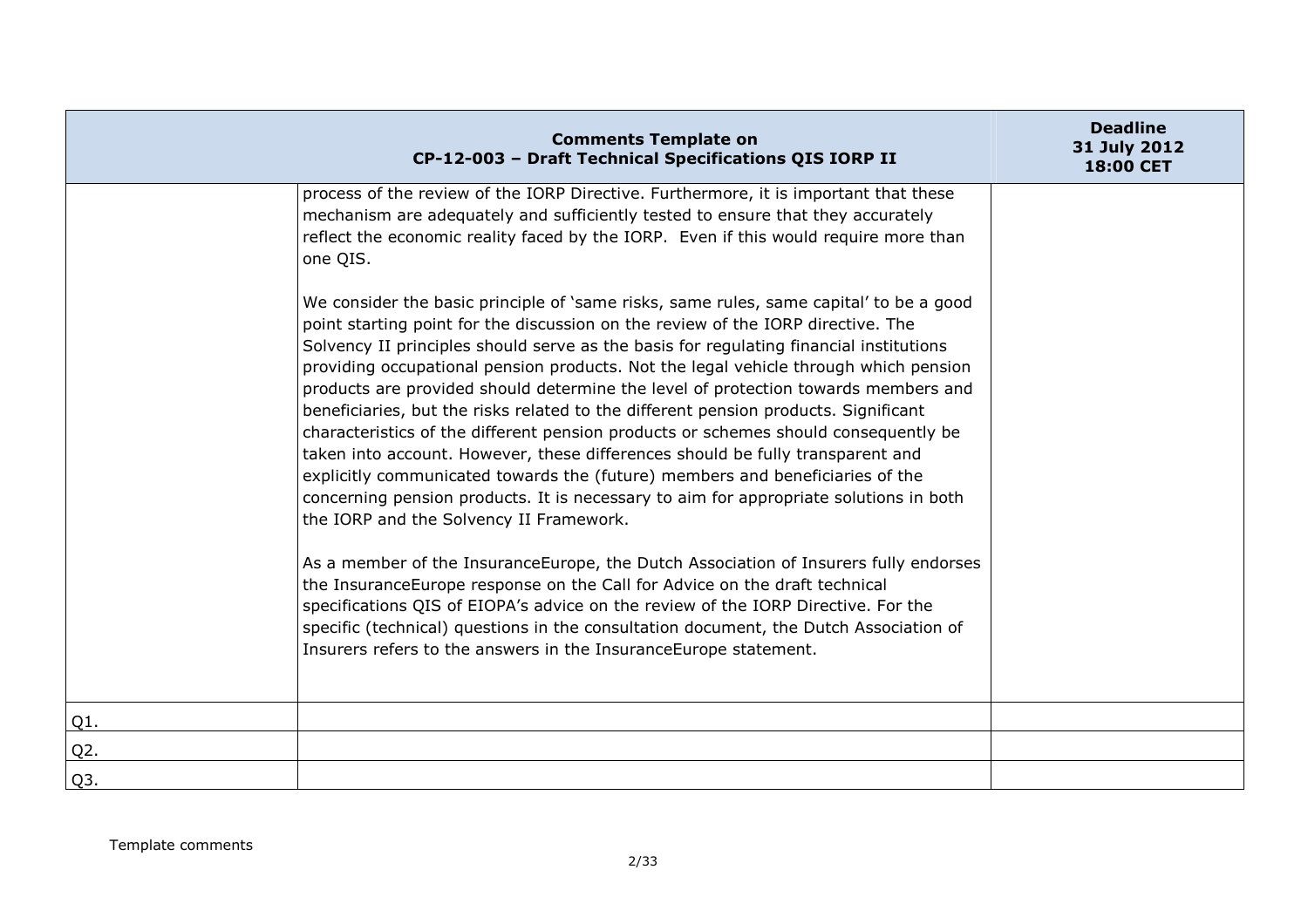|        | <b>Comments Template on</b><br>CP-12-003 - Draft Technical Specifications QIS IORP II | <b>Deadline</b><br>31 July 2012<br>18:00 CET |
|--------|---------------------------------------------------------------------------------------|----------------------------------------------|
| Q4.    |                                                                                       |                                              |
| Q5.    |                                                                                       |                                              |
| Q6.    |                                                                                       |                                              |
| Q7.    |                                                                                       |                                              |
| Q8.    |                                                                                       |                                              |
| Q9.    |                                                                                       |                                              |
| Q10.   |                                                                                       |                                              |
| Q11.   |                                                                                       |                                              |
| Q12.   |                                                                                       |                                              |
| Q13.   |                                                                                       |                                              |
| Q14.   |                                                                                       |                                              |
| Q15.   |                                                                                       |                                              |
| Q16.   |                                                                                       |                                              |
| Q17.   |                                                                                       |                                              |
| Q18.   |                                                                                       |                                              |
| Q19.   |                                                                                       |                                              |
| Q20.   |                                                                                       |                                              |
| Q21.   |                                                                                       |                                              |
| Q22.   |                                                                                       |                                              |
| Q23.   |                                                                                       |                                              |
| I.1.1. |                                                                                       |                                              |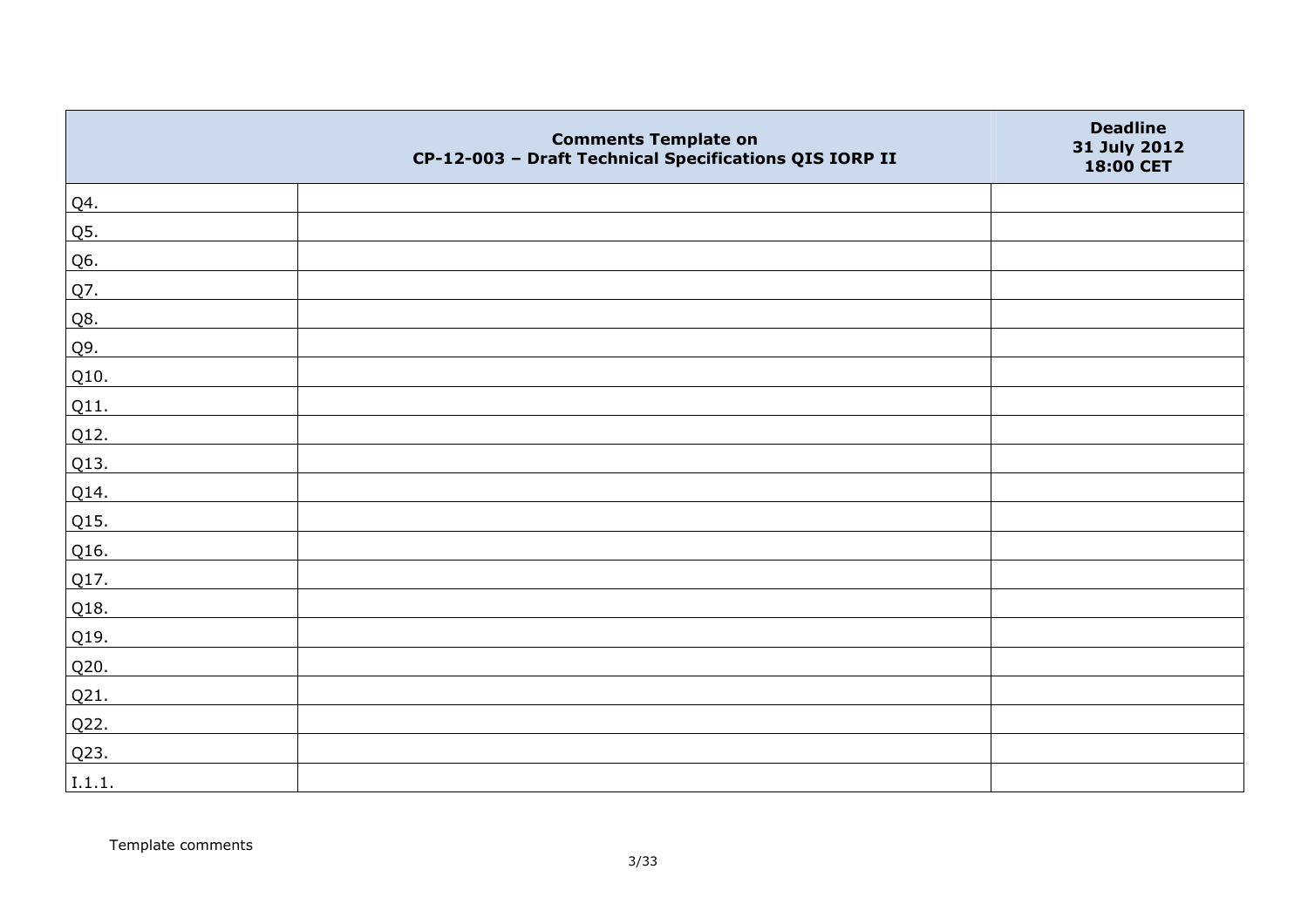|         | <b>Comments Template on</b><br>CP-12-003 - Draft Technical Specifications QIS IORP II | <b>Deadline</b><br>31 July 2012<br>18:00 CET |
|---------|---------------------------------------------------------------------------------------|----------------------------------------------|
| I.1.2.  |                                                                                       |                                              |
| I.1.3.  |                                                                                       |                                              |
| I.1.4.  |                                                                                       |                                              |
| 1.1.5.  |                                                                                       |                                              |
| I.2.1.  |                                                                                       |                                              |
| I.2.2.  |                                                                                       |                                              |
| I.2.3.  |                                                                                       |                                              |
| I.2.4.  |                                                                                       |                                              |
| I.2.5.  |                                                                                       |                                              |
| I.2.6.  |                                                                                       |                                              |
| I.3.1.  |                                                                                       |                                              |
| I.3.2.  |                                                                                       |                                              |
| I.4.1.  |                                                                                       |                                              |
| I.4.2.  |                                                                                       |                                              |
| I.4.3.  |                                                                                       |                                              |
| I.4.4.  |                                                                                       |                                              |
| I.4.5.  |                                                                                       |                                              |
| I.4.6.  |                                                                                       |                                              |
| I.4.7.  |                                                                                       |                                              |
| I.4.8.  |                                                                                       |                                              |
| I.4.9.  |                                                                                       |                                              |
| I.4.10. |                                                                                       |                                              |
| I.4.11. |                                                                                       |                                              |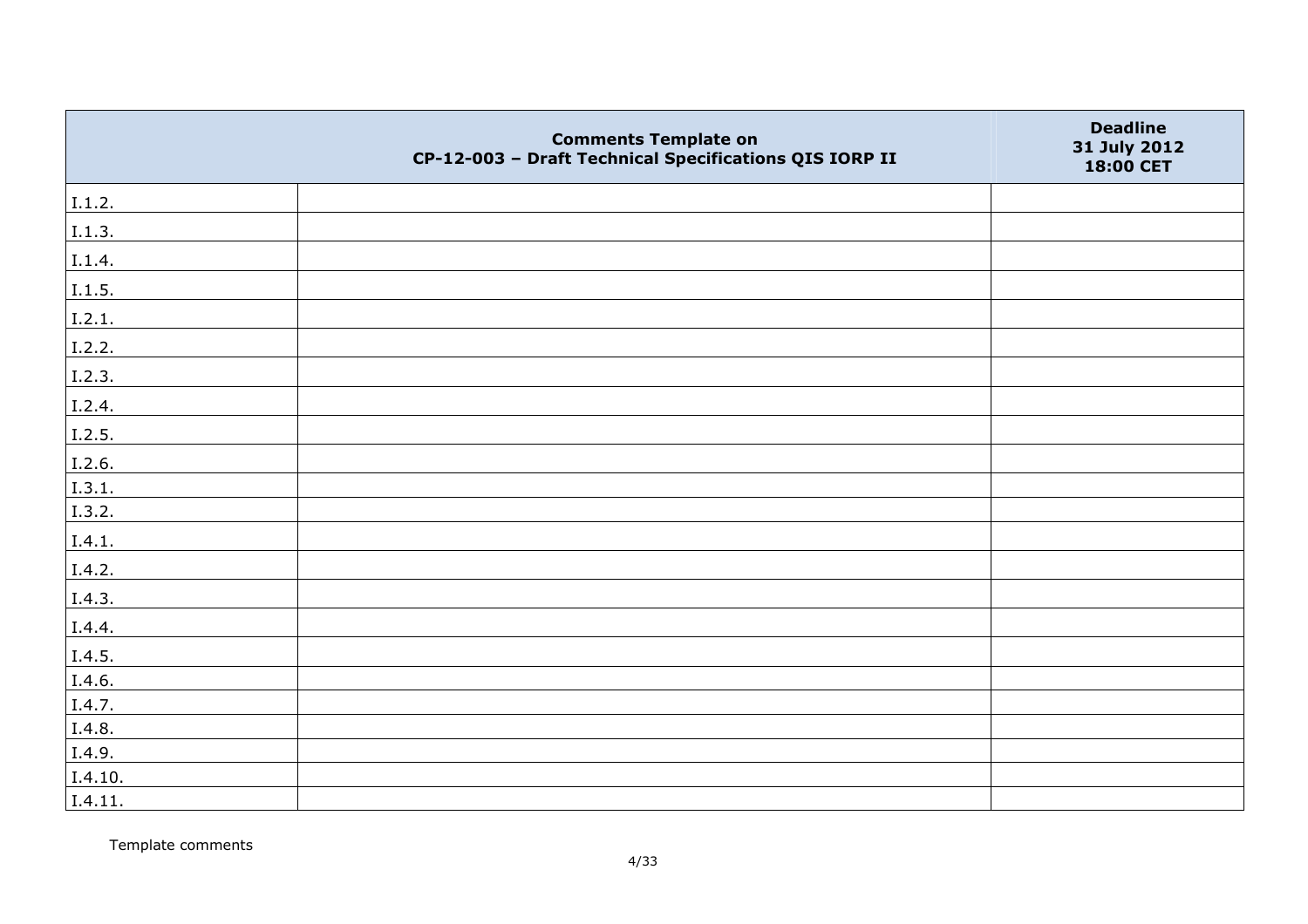|         | <b>Comments Template on</b><br>CP-12-003 - Draft Technical Specifications QIS IORP II | <b>Deadline</b><br>31 July 2012<br>18:00 CET |
|---------|---------------------------------------------------------------------------------------|----------------------------------------------|
| I.4.12. |                                                                                       |                                              |
| I.4.13. |                                                                                       |                                              |
| I.4.14. |                                                                                       |                                              |
| I.4.15. |                                                                                       |                                              |
| I.4.16. |                                                                                       |                                              |
| I.4.17. |                                                                                       |                                              |
| I.4.18. |                                                                                       |                                              |
| I.4.19. |                                                                                       |                                              |
| I.4.20. |                                                                                       |                                              |
| I.4.21. |                                                                                       |                                              |
| I.4.22. |                                                                                       |                                              |
| I.5.1.  |                                                                                       |                                              |
| I.5.2.  |                                                                                       |                                              |
| I.5.3.  |                                                                                       |                                              |
| I.5.4.  |                                                                                       |                                              |
| I.5.5.  |                                                                                       |                                              |
| I.5.6.  |                                                                                       |                                              |
| I.5.7.  |                                                                                       |                                              |
| I.5.8.  |                                                                                       |                                              |
| I.6.1.  |                                                                                       |                                              |
| I.6.2.  |                                                                                       |                                              |
| I.6.3.  |                                                                                       |                                              |
| I.7.1.  |                                                                                       |                                              |
| I.7.2.  |                                                                                       |                                              |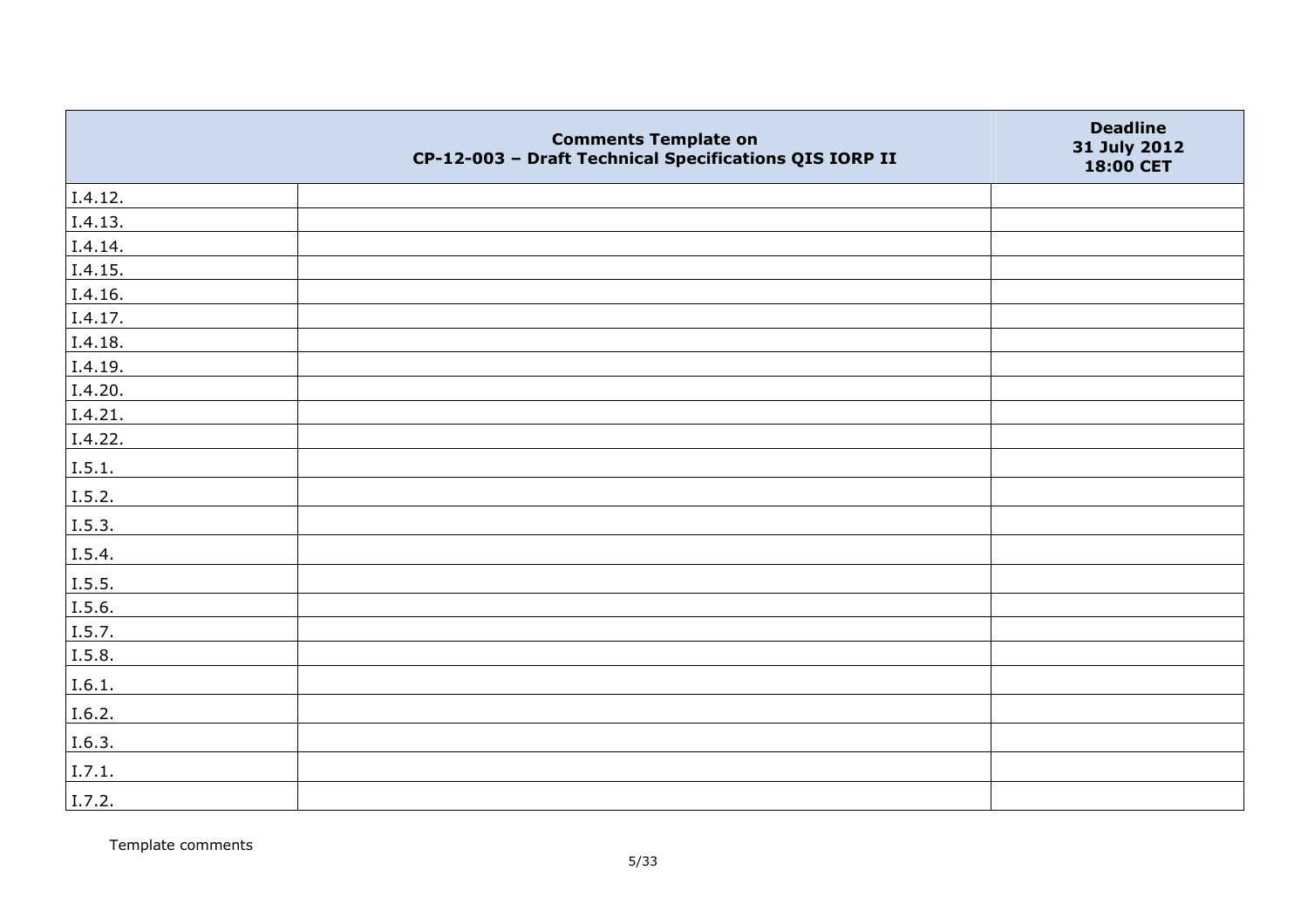|          | <b>Comments Template on</b><br>CP-12-003 - Draft Technical Specifications QIS IORP II | <b>Deadline</b><br>31 July 2012<br>18:00 CET |
|----------|---------------------------------------------------------------------------------------|----------------------------------------------|
| I.7.3.   |                                                                                       |                                              |
| I.7.4.   |                                                                                       |                                              |
| I.7.5.   |                                                                                       |                                              |
| I.8.1.   |                                                                                       |                                              |
| I.8.2.   |                                                                                       |                                              |
| I.8.3.   |                                                                                       |                                              |
| I.8.4.   |                                                                                       |                                              |
| I.8.5.   |                                                                                       |                                              |
| I.8.6.   |                                                                                       |                                              |
| I.9.1.   |                                                                                       |                                              |
| I.9.2.   |                                                                                       |                                              |
| I.9.3.   |                                                                                       |                                              |
| I.10.1.  |                                                                                       |                                              |
| I.10.2.  |                                                                                       |                                              |
| I.10.3.  |                                                                                       |                                              |
| I.10.4   |                                                                                       |                                              |
| I.11.1   |                                                                                       |                                              |
| HBS.1.1. |                                                                                       |                                              |
| HBS.2.1. |                                                                                       |                                              |
| HBS.2.2. |                                                                                       |                                              |
| HBS.2.3. |                                                                                       |                                              |
| HBS.2.4. |                                                                                       |                                              |
| HBS.2.5. |                                                                                       |                                              |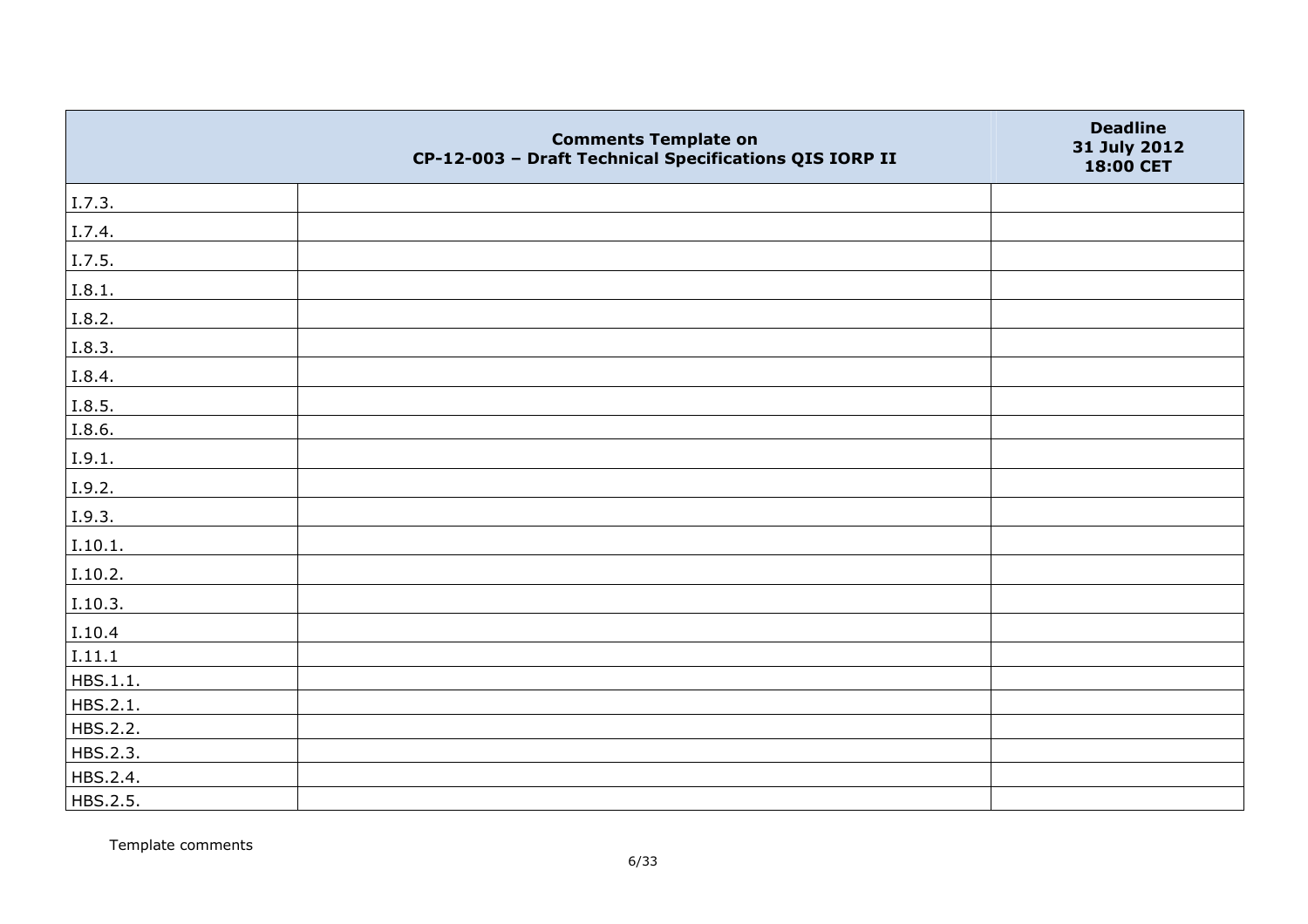|           | <b>Comments Template on</b><br>CP-12-003 - Draft Technical Specifications QIS IORP II | <b>Deadline</b><br>31 July 2012<br>18:00 CET |
|-----------|---------------------------------------------------------------------------------------|----------------------------------------------|
| HBS.2.6.  |                                                                                       |                                              |
| HBS.2.7.  |                                                                                       |                                              |
| HBS.2.8.  |                                                                                       |                                              |
| HBS.3.1.  |                                                                                       |                                              |
| HBS.3.2.  |                                                                                       |                                              |
| HBS.3.3.  |                                                                                       |                                              |
| HBS.3.4.  |                                                                                       |                                              |
| HBS.3.5.  |                                                                                       |                                              |
| HBS.3.6.  |                                                                                       |                                              |
| HBS.3.7.  |                                                                                       |                                              |
| HBS.3.8.  |                                                                                       |                                              |
| HBS.3.9.  |                                                                                       |                                              |
| HBS.3.10. |                                                                                       |                                              |
| HBS.3.11. |                                                                                       |                                              |
| HBS.3.12. |                                                                                       |                                              |
| HBS.3.13. |                                                                                       |                                              |
| HBS.3.14. |                                                                                       |                                              |
| HBS.3.15. |                                                                                       |                                              |
| HBS.3.16. |                                                                                       |                                              |
| HBS.3.17. |                                                                                       |                                              |
| HBS.3.18. |                                                                                       |                                              |
| HBS.3.19. |                                                                                       |                                              |
| HBS.3.20. |                                                                                       |                                              |
| HBS.3.21. |                                                                                       |                                              |
| HBS.3.22. |                                                                                       |                                              |
| HBS.3.23. |                                                                                       |                                              |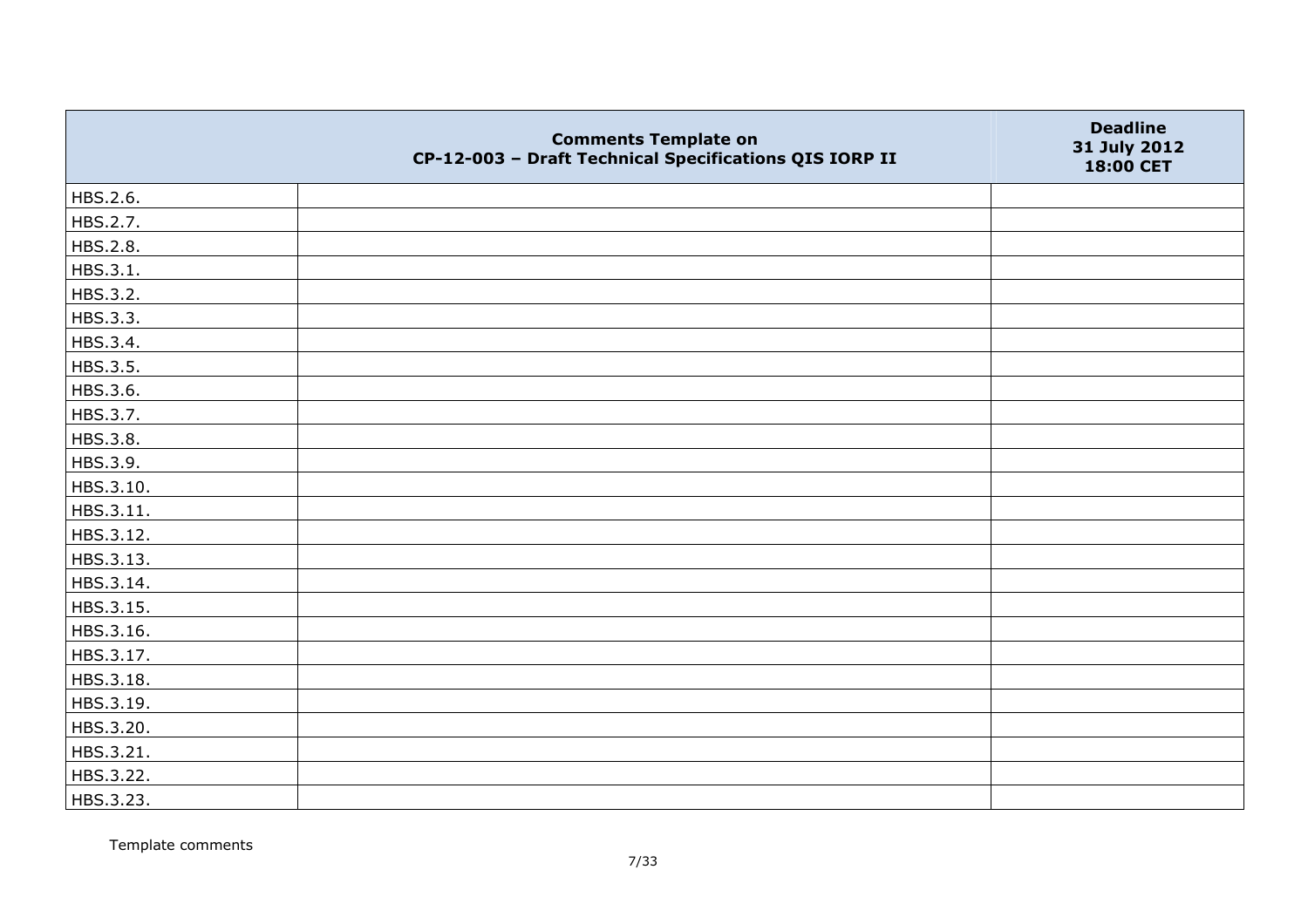|           | <b>Comments Template on</b><br>CP-12-003 - Draft Technical Specifications QIS IORP II | <b>Deadline</b><br>31 July 2012<br>18:00 CET |
|-----------|---------------------------------------------------------------------------------------|----------------------------------------------|
| HBS.3.24. |                                                                                       |                                              |
| HBS.3.25. |                                                                                       |                                              |
| HBS.3.26. |                                                                                       |                                              |
| HBS.3.27. |                                                                                       |                                              |
| HBS.3.28. |                                                                                       |                                              |
| HBS.3.29. |                                                                                       |                                              |
| HBS.4.1.  |                                                                                       |                                              |
| HBS.4.2.  |                                                                                       |                                              |
| HBS.4.3.  |                                                                                       |                                              |
| HBS.4.4.  |                                                                                       |                                              |
| HBS.4.5.  |                                                                                       |                                              |
| HBS.4.6.  |                                                                                       |                                              |
| HBS.4.7.  |                                                                                       |                                              |
| HBS.4.8.  |                                                                                       |                                              |
| HBS.4.9.  |                                                                                       |                                              |
| HBS.4.10. |                                                                                       |                                              |
| HBS.4.11. |                                                                                       |                                              |
| HBS.4.12. |                                                                                       |                                              |
| HBS.4.13. |                                                                                       |                                              |
| HBS.4.14. |                                                                                       |                                              |
| HBS.4.15. |                                                                                       |                                              |
| HBS.4.16. |                                                                                       |                                              |
| HBS.4.17. |                                                                                       |                                              |
| HBS.4.18. |                                                                                       |                                              |
| HBS.4.19. |                                                                                       |                                              |
| HBS.4.20. |                                                                                       |                                              |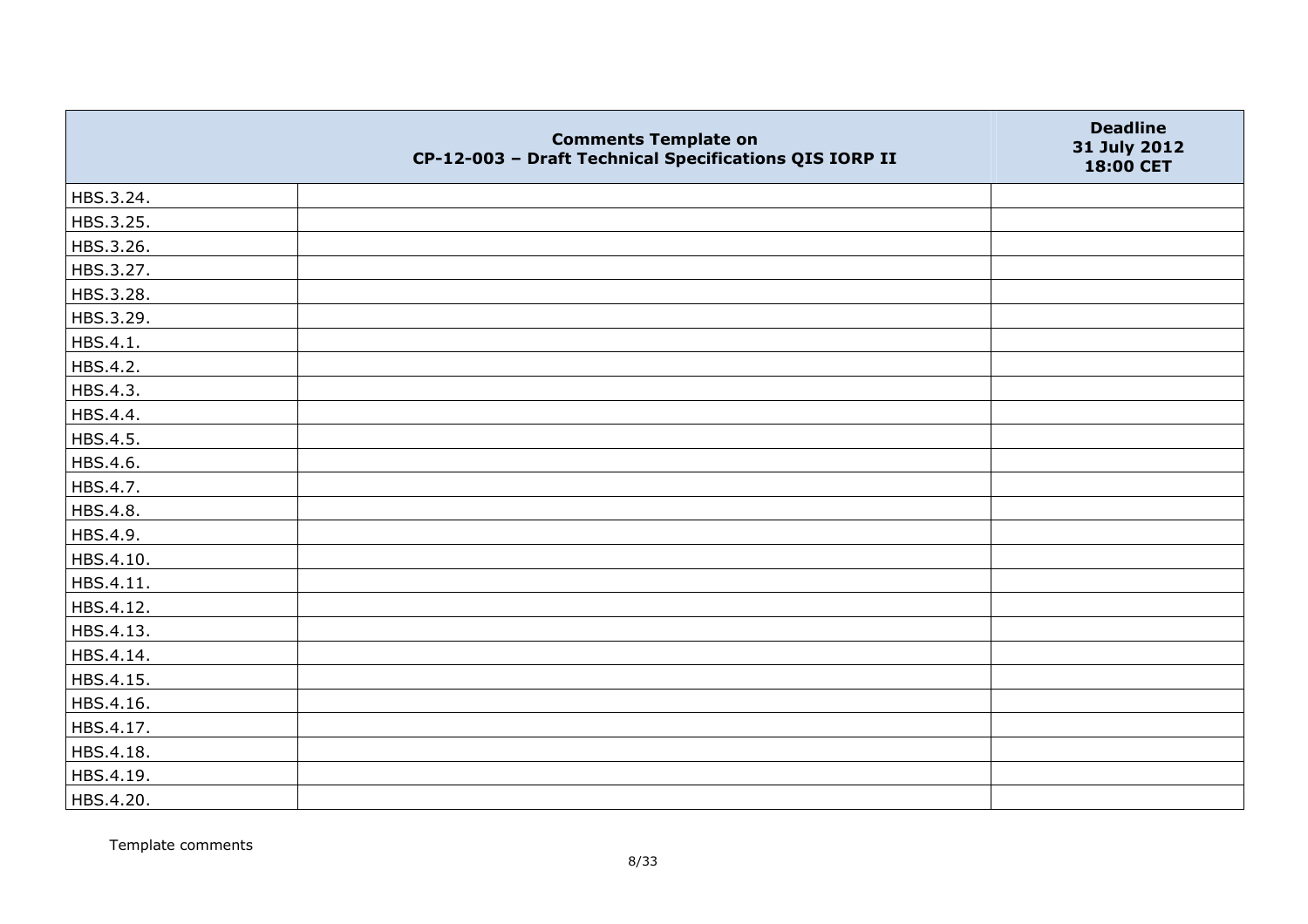|           | <b>Comments Template on</b><br>CP-12-003 - Draft Technical Specifications QIS IORP II | <b>Deadline</b><br>31 July 2012<br>18:00 CET |
|-----------|---------------------------------------------------------------------------------------|----------------------------------------------|
| HBS.4.21. |                                                                                       |                                              |
| HBS.4.22. |                                                                                       |                                              |
| HBS.4.23. |                                                                                       |                                              |
| HBS.4.24. |                                                                                       |                                              |
| HBS.4.25. |                                                                                       |                                              |
| HBS.4.26. |                                                                                       |                                              |
| HBS.4.27. |                                                                                       |                                              |
| HBS.4.28. |                                                                                       |                                              |
| HBS.4.29. |                                                                                       |                                              |
| HBS.4.30. |                                                                                       |                                              |
| HBS.4.31. |                                                                                       |                                              |
| HBS.4.32. |                                                                                       |                                              |
| HBS.4.33. |                                                                                       |                                              |
| HBS.4.34. |                                                                                       |                                              |
| HBS.4.35. |                                                                                       |                                              |
| HBS.4.36. |                                                                                       |                                              |
| HBS.4.37. |                                                                                       |                                              |
| HBS.4.38. |                                                                                       |                                              |
| HBS.4.39. |                                                                                       |                                              |
| HBS.4.40. |                                                                                       |                                              |
| HBS.4.41. |                                                                                       |                                              |
| HBS.4.42. |                                                                                       |                                              |
| HBS.4.43. |                                                                                       |                                              |
| HBS.4.44. |                                                                                       |                                              |
| HBS.4.45. |                                                                                       |                                              |
| HBS.4.46. |                                                                                       |                                              |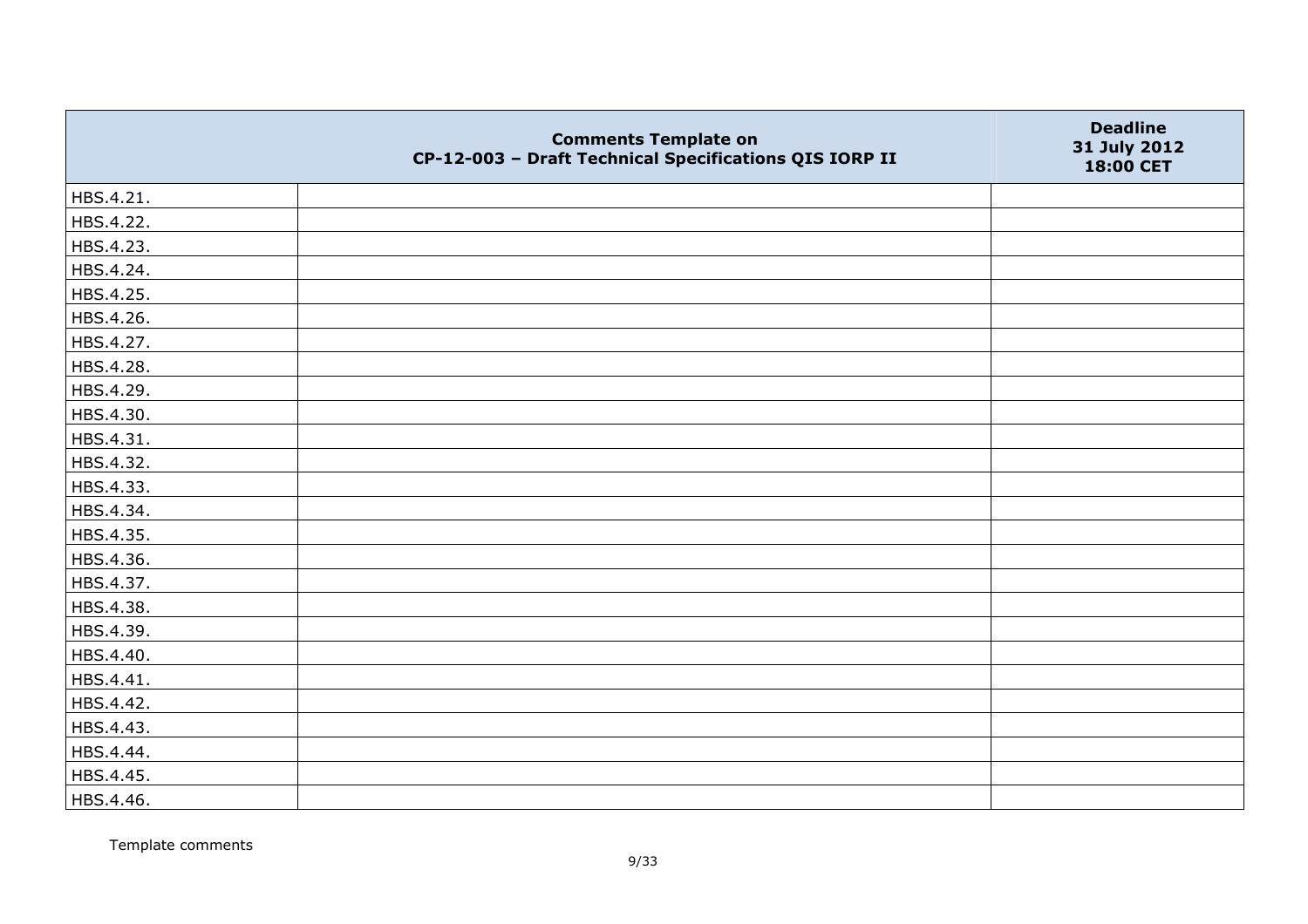|           | <b>Comments Template on</b><br>CP-12-003 - Draft Technical Specifications QIS IORP II | <b>Deadline</b><br>31 July 2012<br>18:00 CET |
|-----------|---------------------------------------------------------------------------------------|----------------------------------------------|
| HBS.4.47. |                                                                                       |                                              |
| HBS.4.48. |                                                                                       |                                              |
| HBS.4.49. |                                                                                       |                                              |
| HBS.4.50. |                                                                                       |                                              |
| HBS.4.51. |                                                                                       |                                              |
| HBS.4.52. |                                                                                       |                                              |
| HBS.4.53. |                                                                                       |                                              |
| HBS.4.54. |                                                                                       |                                              |
| HBS.4.55. |                                                                                       |                                              |
| HBS.4.56. |                                                                                       |                                              |
| HBS.4.57. |                                                                                       |                                              |
| HBS.4.58. |                                                                                       |                                              |
| HBS.4.59. |                                                                                       |                                              |
| HBS.4.60. |                                                                                       |                                              |
| HBS.4.61. |                                                                                       |                                              |
| HBS.5.1.  |                                                                                       |                                              |
| HBS.5.2.  |                                                                                       |                                              |
| HBS.5.3.  |                                                                                       |                                              |
| HBS.5.4.  |                                                                                       |                                              |
| HBS.5.5.  |                                                                                       |                                              |
| HBS.6.1.  |                                                                                       |                                              |
| HBS.6.2.  |                                                                                       |                                              |
| HBS.6.3.  |                                                                                       |                                              |
| HBS.6.4.  |                                                                                       |                                              |
| HBS.6.5.  |                                                                                       |                                              |
| HBS.6.6.  |                                                                                       |                                              |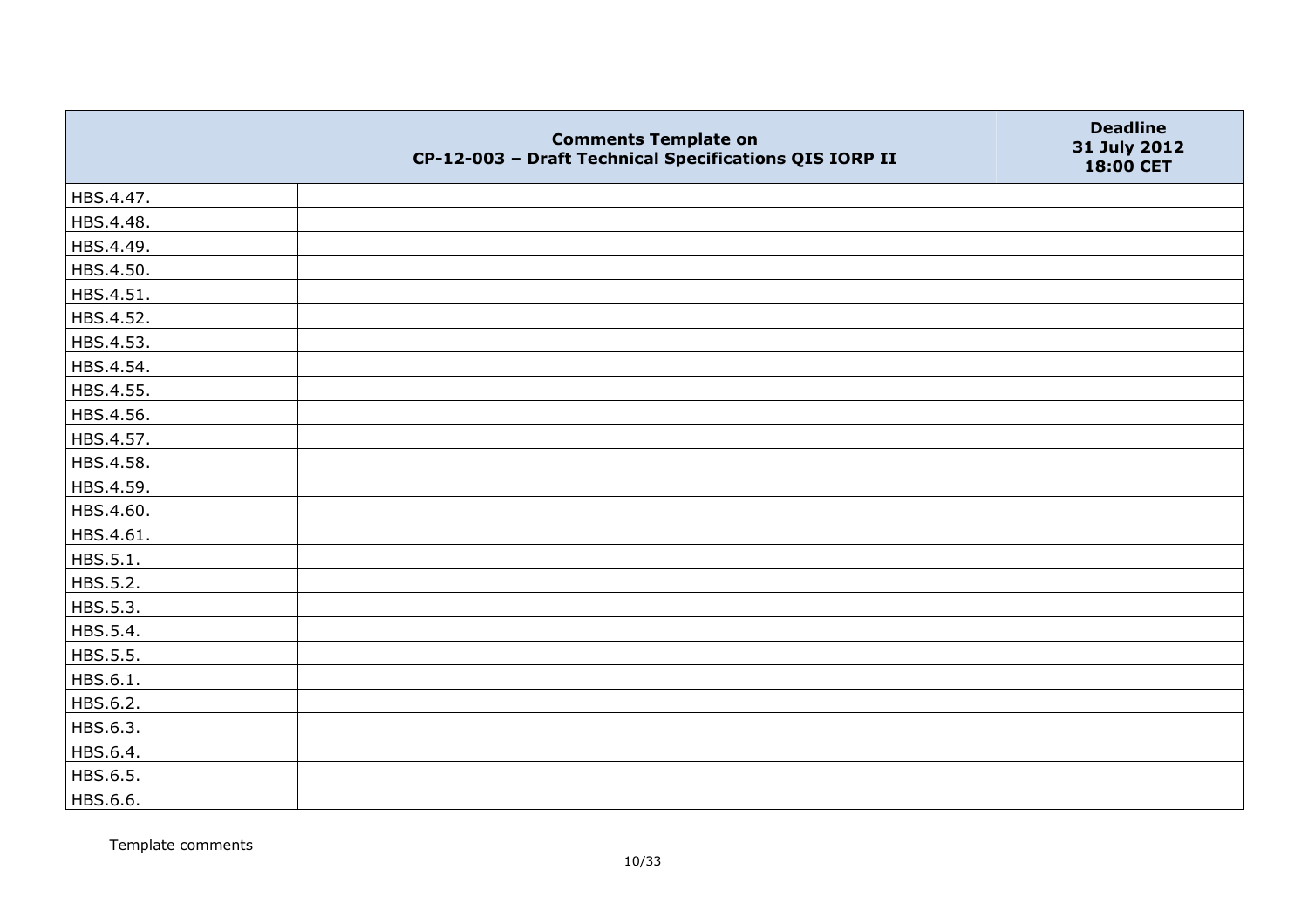|           | <b>Comments Template on</b><br>CP-12-003 - Draft Technical Specifications QIS IORP II | <b>Deadline</b><br>31 July 2012<br>18:00 CET |
|-----------|---------------------------------------------------------------------------------------|----------------------------------------------|
| HBS.6.7.  |                                                                                       |                                              |
| HBS.6.8.  |                                                                                       |                                              |
| HBS.6.9.  |                                                                                       |                                              |
| HBS.6.10. |                                                                                       |                                              |
| HBS.6.11. |                                                                                       |                                              |
| HBS.6.12. |                                                                                       |                                              |
| HBS.6.13. |                                                                                       |                                              |
| HBS.6.14. |                                                                                       |                                              |
| HBS.6.15. |                                                                                       |                                              |
| HBS.6.16. |                                                                                       |                                              |
| HBS.6.17. |                                                                                       |                                              |
| HBS.6.18. |                                                                                       |                                              |
| HBS.6.19. |                                                                                       |                                              |
| HBS.6.20. |                                                                                       |                                              |
| HBS.6.21. |                                                                                       |                                              |
| HBS.6.22. |                                                                                       |                                              |
| HBS.6.23. |                                                                                       |                                              |
| HBS.6.24. |                                                                                       |                                              |
| HBS.6.25. |                                                                                       |                                              |
| HBS.6.26. |                                                                                       |                                              |
| HBS.6.27. |                                                                                       |                                              |
| HBS.6.28. |                                                                                       |                                              |
| HBS.6.29. |                                                                                       |                                              |
| HBS.6.30. |                                                                                       |                                              |
| HBS.6.31. |                                                                                       |                                              |
| HBS.6.32. |                                                                                       |                                              |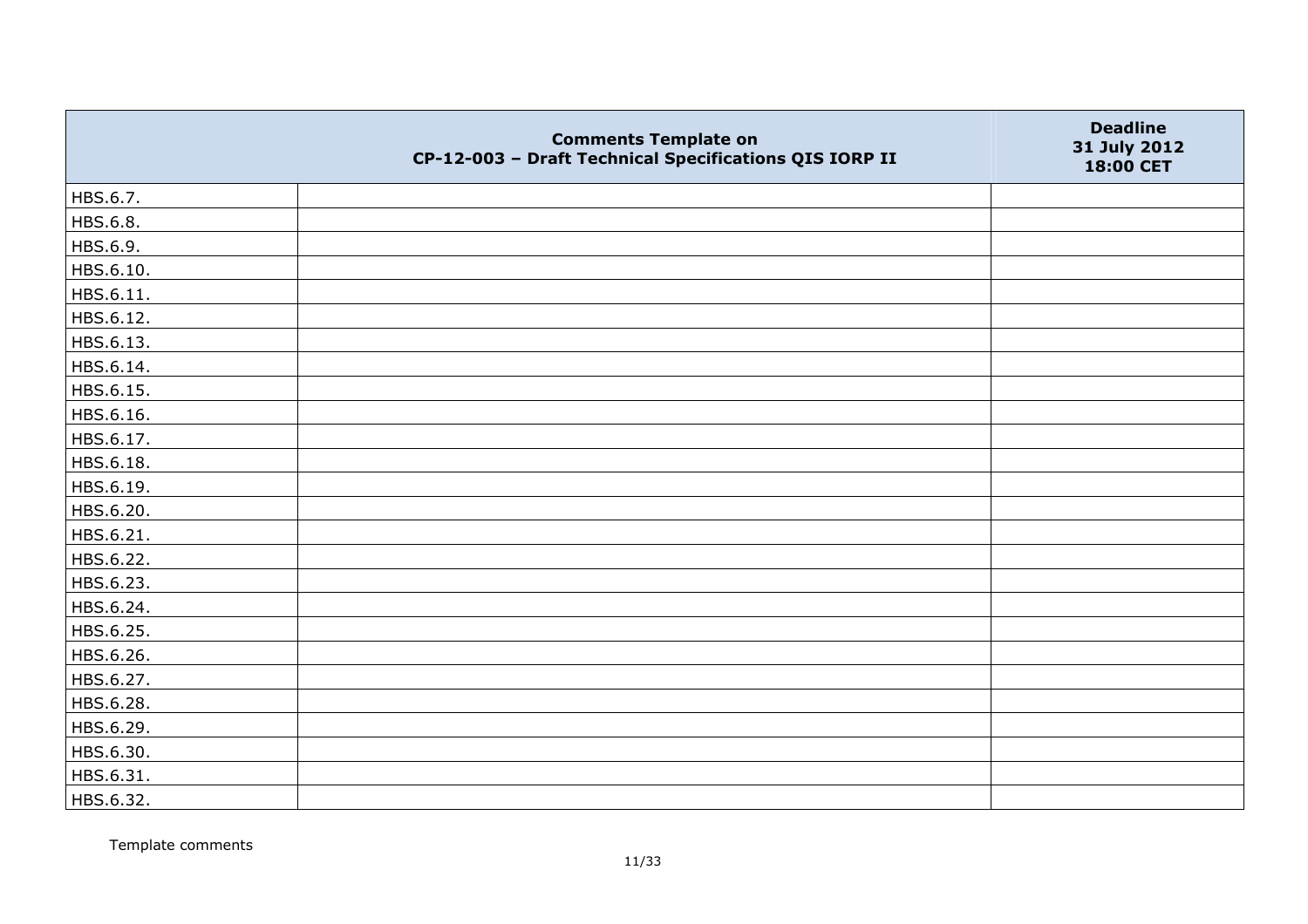|           | <b>Comments Template on</b><br>CP-12-003 - Draft Technical Specifications QIS IORP II | <b>Deadline</b><br>31 July 2012<br>18:00 CET |
|-----------|---------------------------------------------------------------------------------------|----------------------------------------------|
| HBS.6.33. |                                                                                       |                                              |
| HBS.6.34. |                                                                                       |                                              |
| HBS.6.35. |                                                                                       |                                              |
| HBS.6.36. |                                                                                       |                                              |
| HBS.6.37. |                                                                                       |                                              |
| HBS.6.38. |                                                                                       |                                              |
| HBS.6.39. |                                                                                       |                                              |
| HBS.6.40. |                                                                                       |                                              |
| HBS.6.41. |                                                                                       |                                              |
| HBS.6.42. |                                                                                       |                                              |
| HBS.6.43. |                                                                                       |                                              |
| HBS.6.44. |                                                                                       |                                              |
| HBS.6.45. |                                                                                       |                                              |
| HBS.6.46. |                                                                                       |                                              |
| HBS.6.47. |                                                                                       |                                              |
| HBS.6.48. |                                                                                       |                                              |
| HBS.6.49. |                                                                                       |                                              |
| HBS.6.50. |                                                                                       |                                              |
| HBS.6.51. |                                                                                       |                                              |
| HBS.6.52. |                                                                                       |                                              |
| HBS.6.53. |                                                                                       |                                              |
| HBS.6.54. |                                                                                       |                                              |
| HBS.6.55. |                                                                                       |                                              |
| HBS.6.56. |                                                                                       |                                              |
| HBS.6.57. |                                                                                       |                                              |
| HBS.6.58. |                                                                                       |                                              |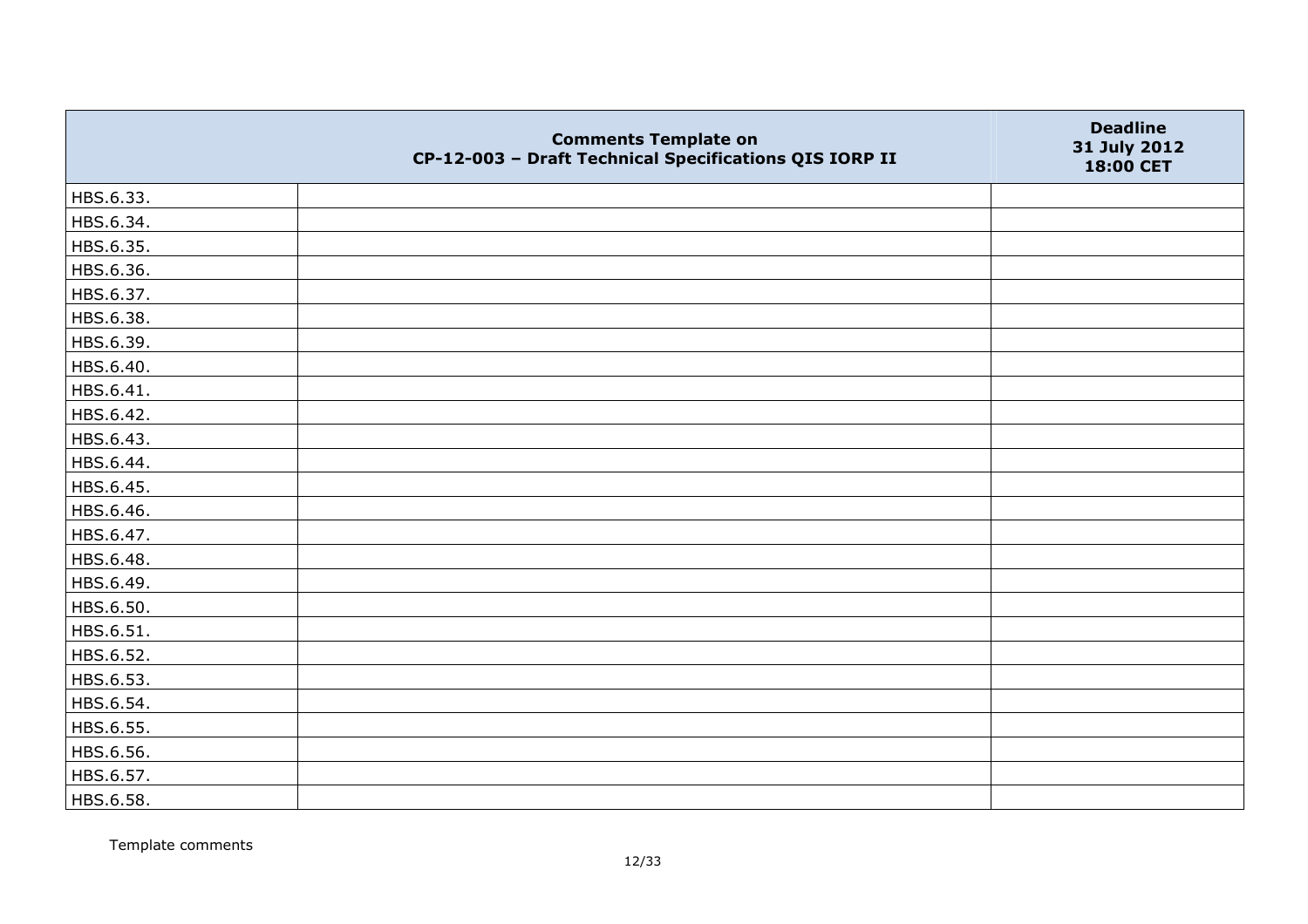|           | <b>Comments Template on</b><br>CP-12-003 - Draft Technical Specifications QIS IORP II | <b>Deadline</b><br>31 July 2012<br>18:00 CET |
|-----------|---------------------------------------------------------------------------------------|----------------------------------------------|
| HBS.6.59. |                                                                                       |                                              |
| HBS.6.60. |                                                                                       |                                              |
| HBS.6.61. |                                                                                       |                                              |
| HBS.6.62. |                                                                                       |                                              |
| HBS.6.63. |                                                                                       |                                              |
| HBS.6.64. |                                                                                       |                                              |
| HBS.6.65. |                                                                                       |                                              |
| HBS.6.66. |                                                                                       |                                              |
| HBS.6.67. |                                                                                       |                                              |
| HBS.6.68. |                                                                                       |                                              |
| HBS.6.69. |                                                                                       |                                              |
| HBS.6.70. |                                                                                       |                                              |
| HBS.6.71. |                                                                                       |                                              |
| HBS.6.72. |                                                                                       |                                              |
| HBS.6.73. |                                                                                       |                                              |
| HBS.6.74. |                                                                                       |                                              |
| HBS.6.75. |                                                                                       |                                              |
| HBS.6.76. |                                                                                       |                                              |
| HBS.6.77. |                                                                                       |                                              |
| HBS.6.78. |                                                                                       |                                              |
| HBS.6.79. |                                                                                       |                                              |
| HBS.6.80. |                                                                                       |                                              |
| HBS.6.81. |                                                                                       |                                              |
| HBS.6.82. |                                                                                       |                                              |
| HBS.6.83. |                                                                                       |                                              |
| HBS.6.84. |                                                                                       |                                              |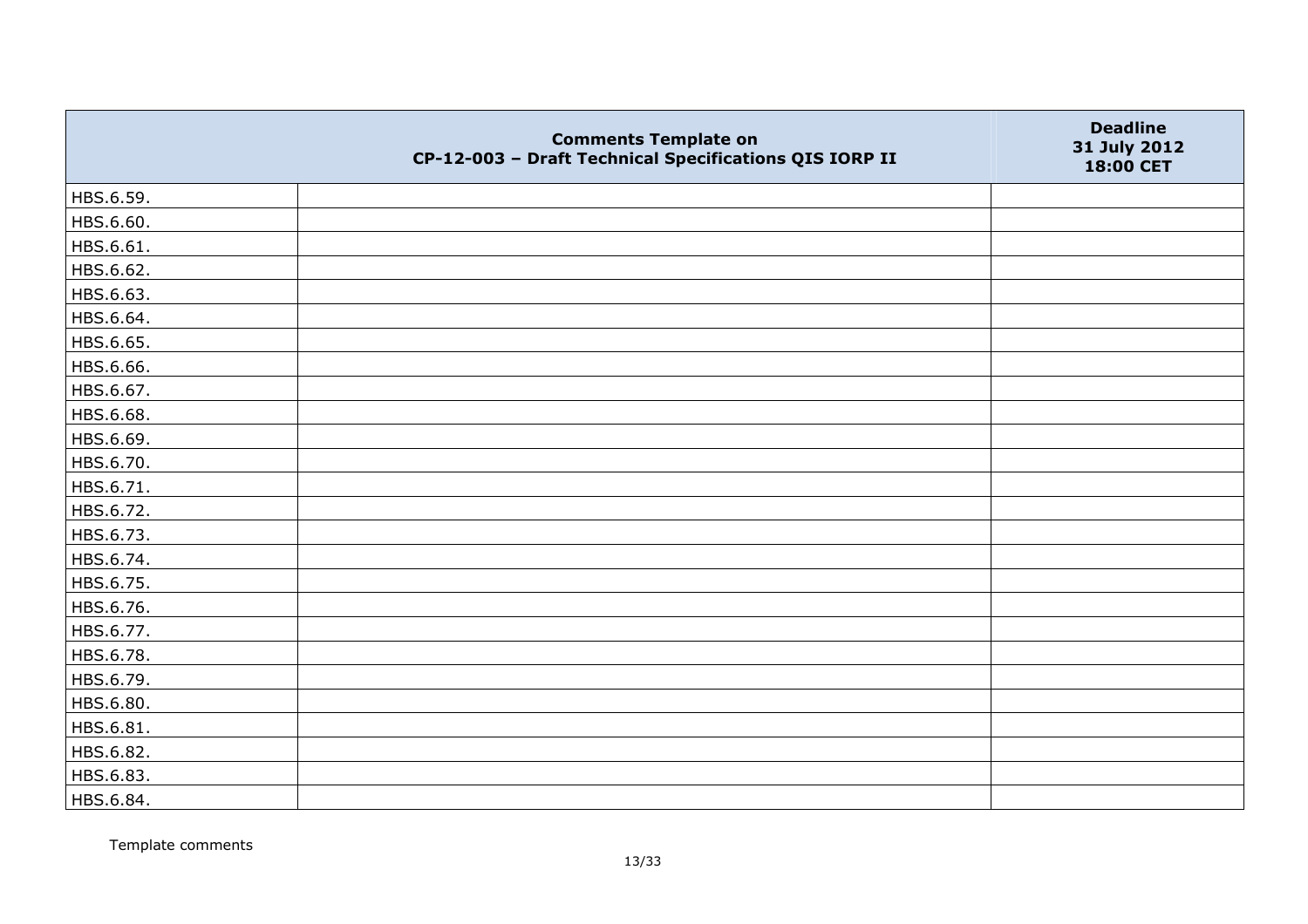|           | <b>Comments Template on</b><br>CP-12-003 - Draft Technical Specifications QIS IORP II | <b>Deadline</b><br>31 July 2012<br>18:00 CET |
|-----------|---------------------------------------------------------------------------------------|----------------------------------------------|
| HBS.6.85. |                                                                                       |                                              |
| HBS.6.86. |                                                                                       |                                              |
| HBS.6.87. |                                                                                       |                                              |
| HBS.6.88. |                                                                                       |                                              |
| HBS.6.89. |                                                                                       |                                              |
| HBS.6.90. |                                                                                       |                                              |
| HBS.7.1.  |                                                                                       |                                              |
| HBS.7.2.  |                                                                                       |                                              |
| HBS.7.3.  |                                                                                       |                                              |
| HBS.7.4.  |                                                                                       |                                              |
| HBS.7.5.  |                                                                                       |                                              |
| HBS.7.6.  |                                                                                       |                                              |
| HBS.7.7.  |                                                                                       |                                              |
| HBS.7.8.  |                                                                                       |                                              |
| HBS.7.9.  |                                                                                       |                                              |
| HBS.7.10. |                                                                                       |                                              |
| HBS.7.11. |                                                                                       |                                              |
| HBS.7.12. |                                                                                       |                                              |
| HBS.7.13. |                                                                                       |                                              |
| HBS.7.14. |                                                                                       |                                              |
| HBS.7.15. |                                                                                       |                                              |
| HBS.7.16. |                                                                                       |                                              |
| HBS.7.17. |                                                                                       |                                              |
| HBS.7.18. |                                                                                       |                                              |
| HBS.7.19. |                                                                                       |                                              |
| HBS.7.20. |                                                                                       |                                              |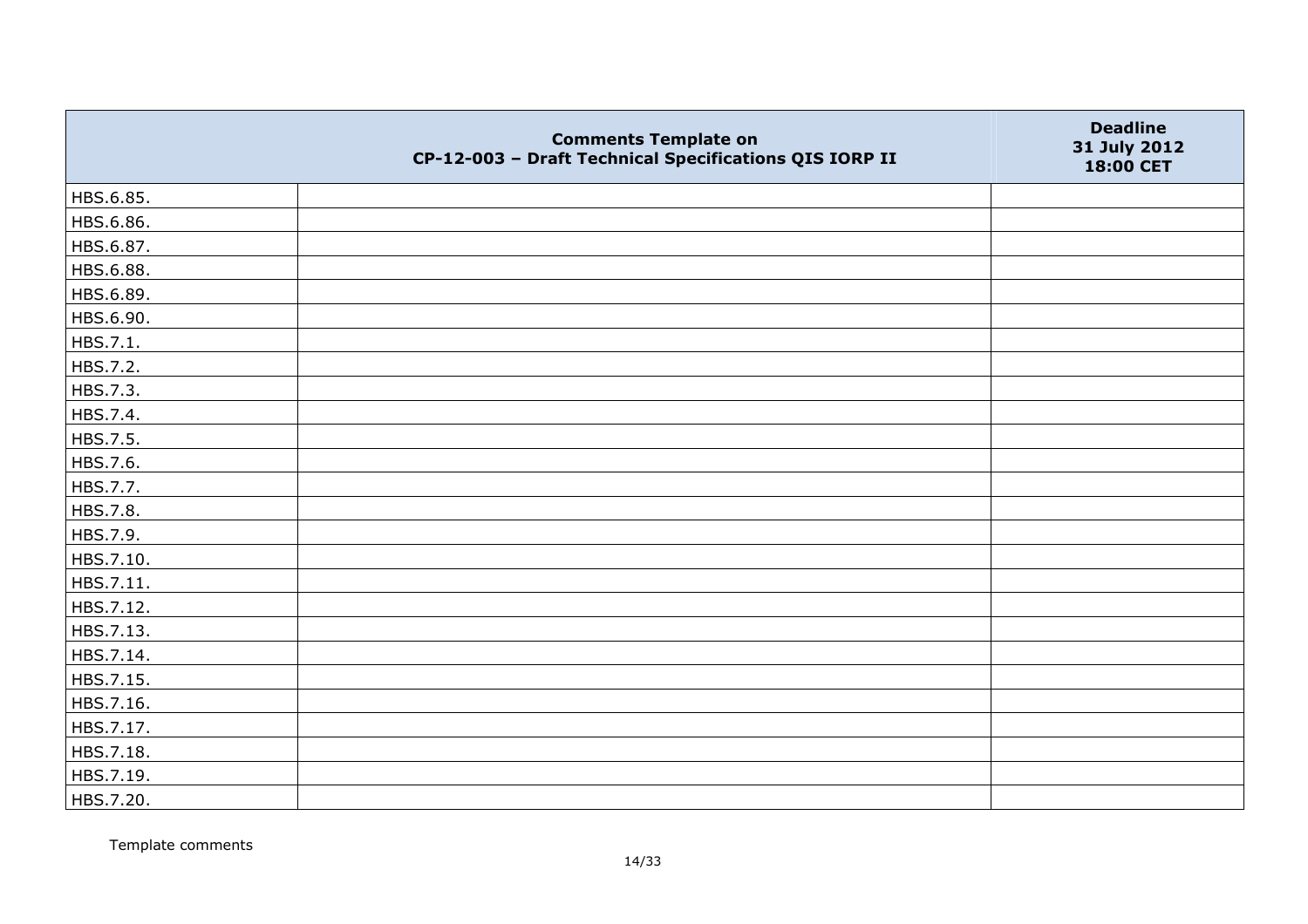|           | <b>Comments Template on</b><br>CP-12-003 - Draft Technical Specifications QIS IORP II | <b>Deadline</b><br>31 July 2012<br>18:00 CET |
|-----------|---------------------------------------------------------------------------------------|----------------------------------------------|
| HBS.7.21. |                                                                                       |                                              |
| HBS.7.22. |                                                                                       |                                              |
| HBS.7.23. |                                                                                       |                                              |
| HBS.7.24. |                                                                                       |                                              |
| HBS.7.25. |                                                                                       |                                              |
| HBS.7.26. |                                                                                       |                                              |
| HBS.7.27. |                                                                                       |                                              |
| HBS.7.28. |                                                                                       |                                              |
| HBS.7.29. |                                                                                       |                                              |
| HBS.7.30. |                                                                                       |                                              |
| HBS.7.31. |                                                                                       |                                              |
| HBS.7.32. |                                                                                       |                                              |
| HBS.7.33. |                                                                                       |                                              |
| HBS.7.34. |                                                                                       |                                              |
| HBS.7.35. |                                                                                       |                                              |
| HBS.7.36. |                                                                                       |                                              |
| HBS.7.37. |                                                                                       |                                              |
| HBS.7.38. |                                                                                       |                                              |
| HBS.7.39. |                                                                                       |                                              |
| HBS.7.40. |                                                                                       |                                              |
| HBS.7.41. |                                                                                       |                                              |
| HBS.7.42. |                                                                                       |                                              |
| HBS.8.1.  |                                                                                       |                                              |
| HBS.8.2.  |                                                                                       |                                              |
| HBS.8.3.  |                                                                                       |                                              |
| HBS.8.4.  |                                                                                       |                                              |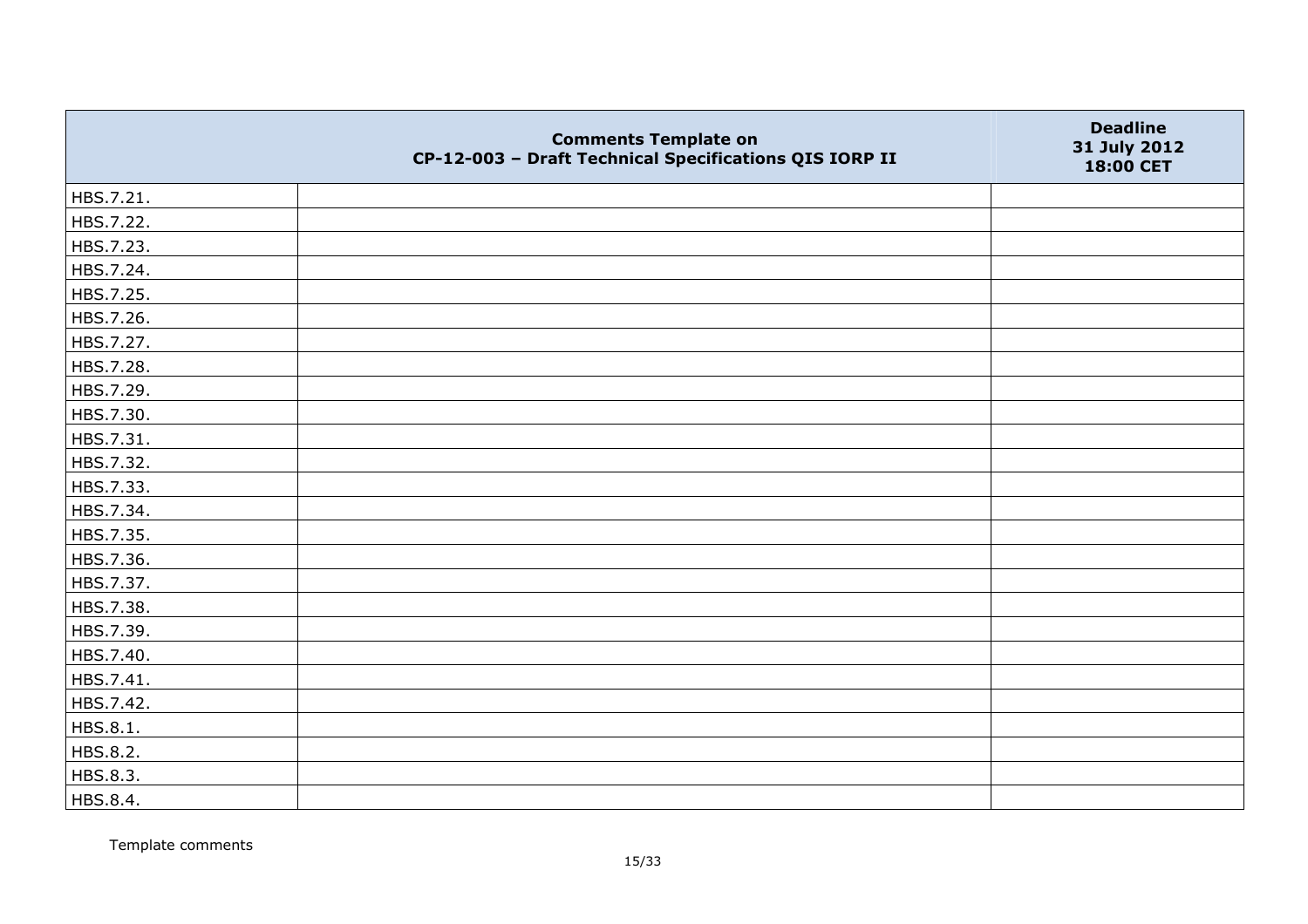|           | <b>Comments Template on</b><br>CP-12-003 - Draft Technical Specifications QIS IORP II | <b>Deadline</b><br>31 July 2012<br>18:00 CET |
|-----------|---------------------------------------------------------------------------------------|----------------------------------------------|
| HBS.8.5.  |                                                                                       |                                              |
| HBS.8.6.  |                                                                                       |                                              |
| HBS.8.7.  |                                                                                       |                                              |
| HBS.8.8.  |                                                                                       |                                              |
| HBS.8.9.  |                                                                                       |                                              |
| HBS.8.10. |                                                                                       |                                              |
| HBS.8.11. |                                                                                       |                                              |
| HBS.8.12. |                                                                                       |                                              |
| HBS.8.13. |                                                                                       |                                              |
| HBS.8.14. |                                                                                       |                                              |
| HBS.8.15. |                                                                                       |                                              |
| HBS.8.16. |                                                                                       |                                              |
| HBS.8.17. |                                                                                       |                                              |
| HBS.8.18. |                                                                                       |                                              |
| HBS.8.19. |                                                                                       |                                              |
| HBS.8.20. |                                                                                       |                                              |
| HBS.8.21. |                                                                                       |                                              |
| HBS.8.22. |                                                                                       |                                              |
| HBS.8.23. |                                                                                       |                                              |
| HBS.8.24. |                                                                                       |                                              |
| HBS.9.1.  |                                                                                       |                                              |
| HBS.9.2.  |                                                                                       |                                              |
| HBS.9.3.  |                                                                                       |                                              |
| HBS.9.4.  |                                                                                       |                                              |
| HBS.9.5.  |                                                                                       |                                              |
| HBS.9.6.  |                                                                                       |                                              |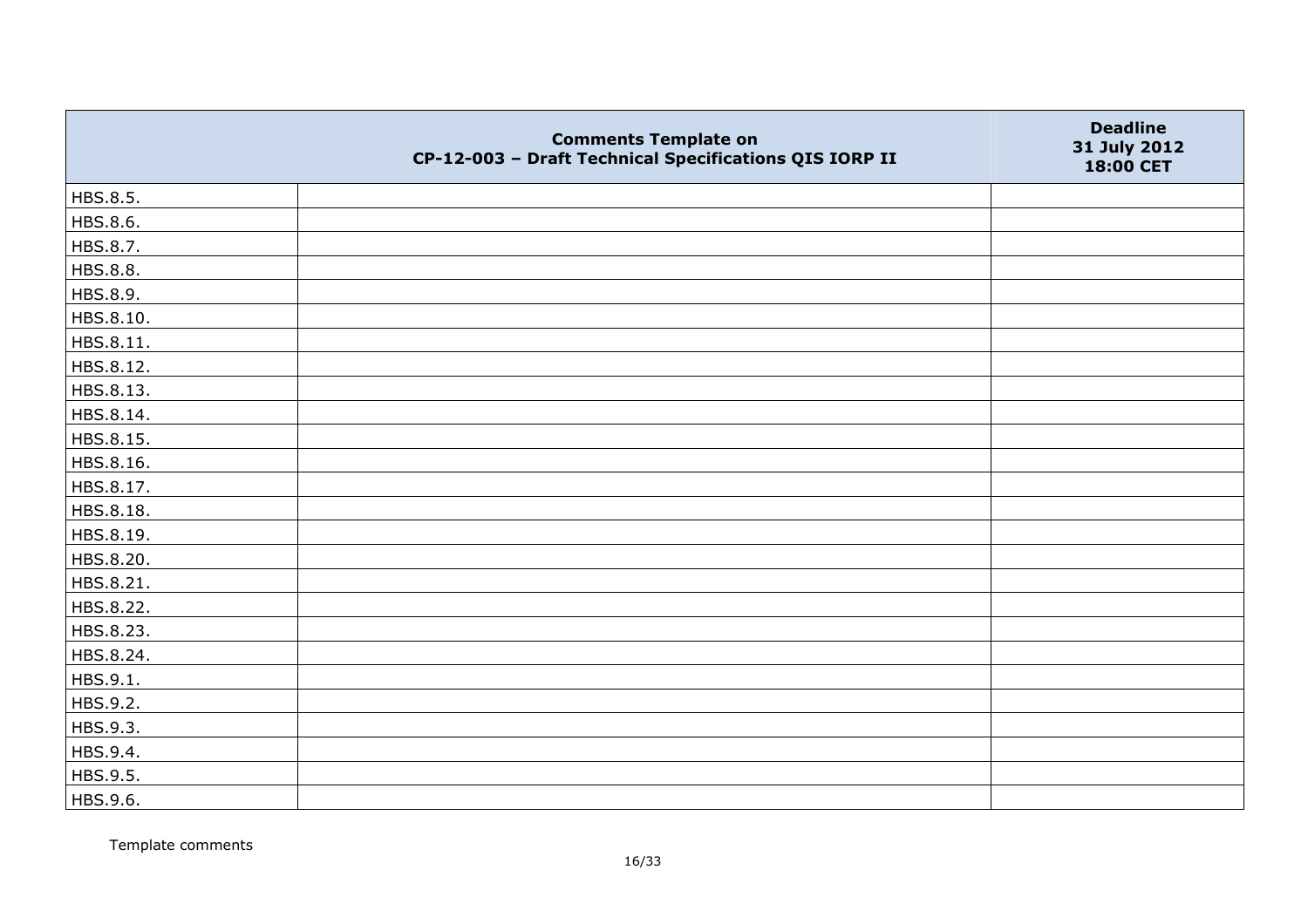|                   | <b>Comments Template on</b><br>CP-12-003 - Draft Technical Specifications QIS IORP II | <b>Deadline</b><br>31 July 2012<br>18:00 CET |
|-------------------|---------------------------------------------------------------------------------------|----------------------------------------------|
| HBS.9.7.          |                                                                                       |                                              |
| HBS.9.8.          |                                                                                       |                                              |
| HBS.9.9.          |                                                                                       |                                              |
| SCR.1.1.          |                                                                                       |                                              |
| SCR.1.2.          |                                                                                       |                                              |
| SCR.1.3.          |                                                                                       |                                              |
| SCR.1.4.          |                                                                                       |                                              |
| SCR.1.5.          |                                                                                       |                                              |
| SCR.1.6.          |                                                                                       |                                              |
| SCR.1.7.          |                                                                                       |                                              |
| <b>SCR.1.8.</b>   |                                                                                       |                                              |
| SCR.1.9.          |                                                                                       |                                              |
| SCR.1.10.         |                                                                                       |                                              |
| SCR.1.11.         |                                                                                       |                                              |
| SCR.1.12.         |                                                                                       |                                              |
| SCR.1.13.         |                                                                                       |                                              |
| SCR.1.14.         |                                                                                       |                                              |
| $\vert$ SCR.1.15. |                                                                                       |                                              |
| SCR.1.16.         |                                                                                       |                                              |
| SCR.1.17.         |                                                                                       |                                              |
| $ $ SCR.1.18.     |                                                                                       |                                              |
| SCR.1.19.         |                                                                                       |                                              |
| SCR.1.20.         |                                                                                       |                                              |
| SCR.1.21.         |                                                                                       |                                              |
| SCR.1.22.         |                                                                                       |                                              |
| SCR.1.23.         |                                                                                       |                                              |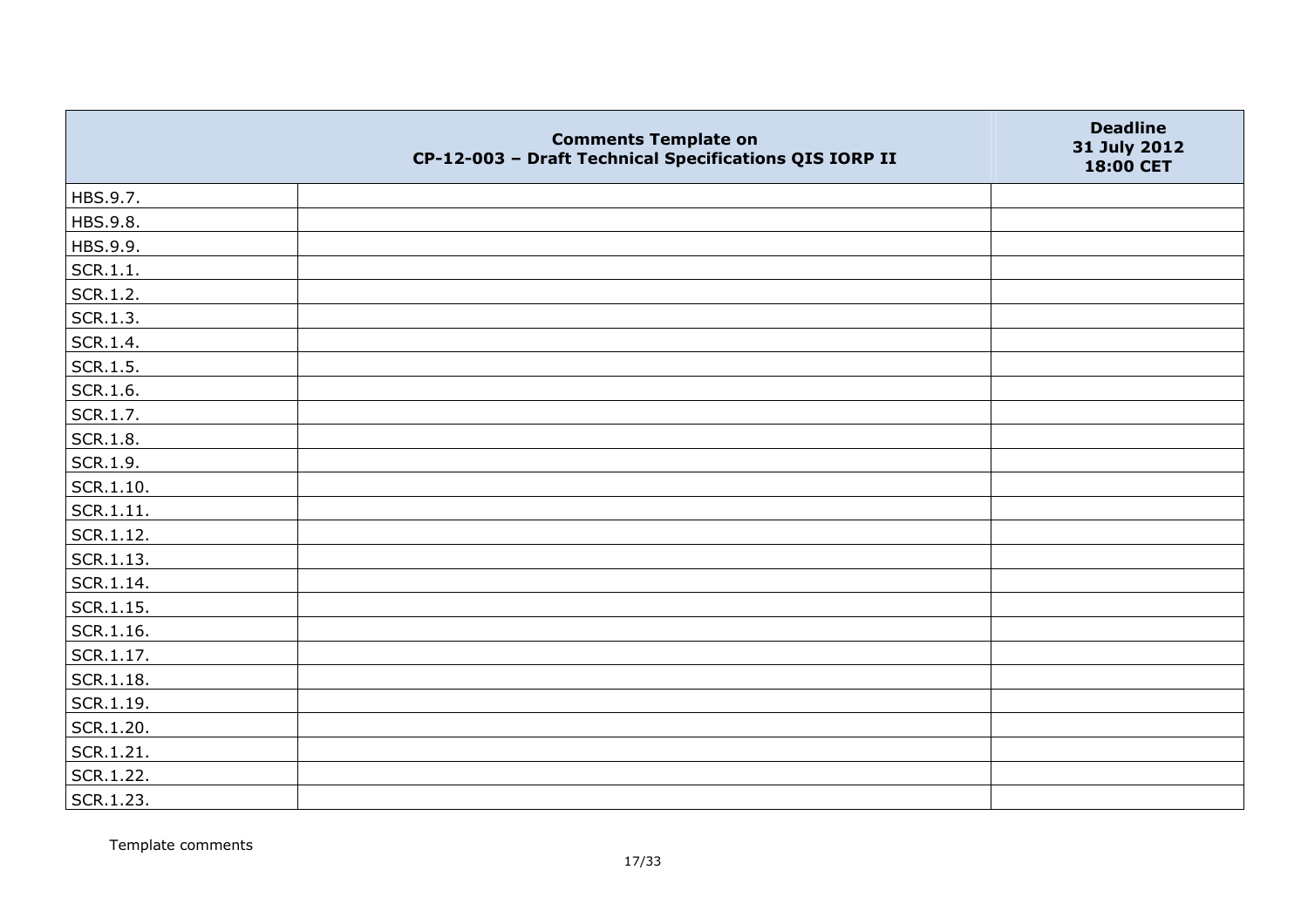|           | <b>Comments Template on</b><br>CP-12-003 - Draft Technical Specifications QIS IORP II | <b>Deadline</b><br>31 July 2012<br>18:00 CET |
|-----------|---------------------------------------------------------------------------------------|----------------------------------------------|
| SCR.1.24. |                                                                                       |                                              |
| SCR.1.25. |                                                                                       |                                              |
| SCR.2.1.  |                                                                                       |                                              |
| SCR.2.2.  |                                                                                       |                                              |
| SCR.2.3.  |                                                                                       |                                              |
| SCR.2.4.  |                                                                                       |                                              |
| SCR.2.5.  |                                                                                       |                                              |
| SCR.2.6.  |                                                                                       |                                              |
| SCR.2.7.  |                                                                                       |                                              |
| SCR.2.8.  |                                                                                       |                                              |
| SCR.2.9.  |                                                                                       |                                              |
| SCR.2.10. |                                                                                       |                                              |
| SCR.2.11. |                                                                                       |                                              |
| SCR.2.12. |                                                                                       |                                              |
| SCR.2.13. |                                                                                       |                                              |
| SCR.2.14. |                                                                                       |                                              |
| SCR.2.15. |                                                                                       |                                              |
| SCR.2.16. |                                                                                       |                                              |
| SCR.2.17. |                                                                                       |                                              |
| SCR.2.18. |                                                                                       |                                              |
| SCR.2.19. |                                                                                       |                                              |
| SCR.2.20. |                                                                                       |                                              |
| SCR.2.21. |                                                                                       |                                              |
| SCR.2.22. |                                                                                       |                                              |
| SCR.2.23. |                                                                                       |                                              |
| SCR.2.24. |                                                                                       |                                              |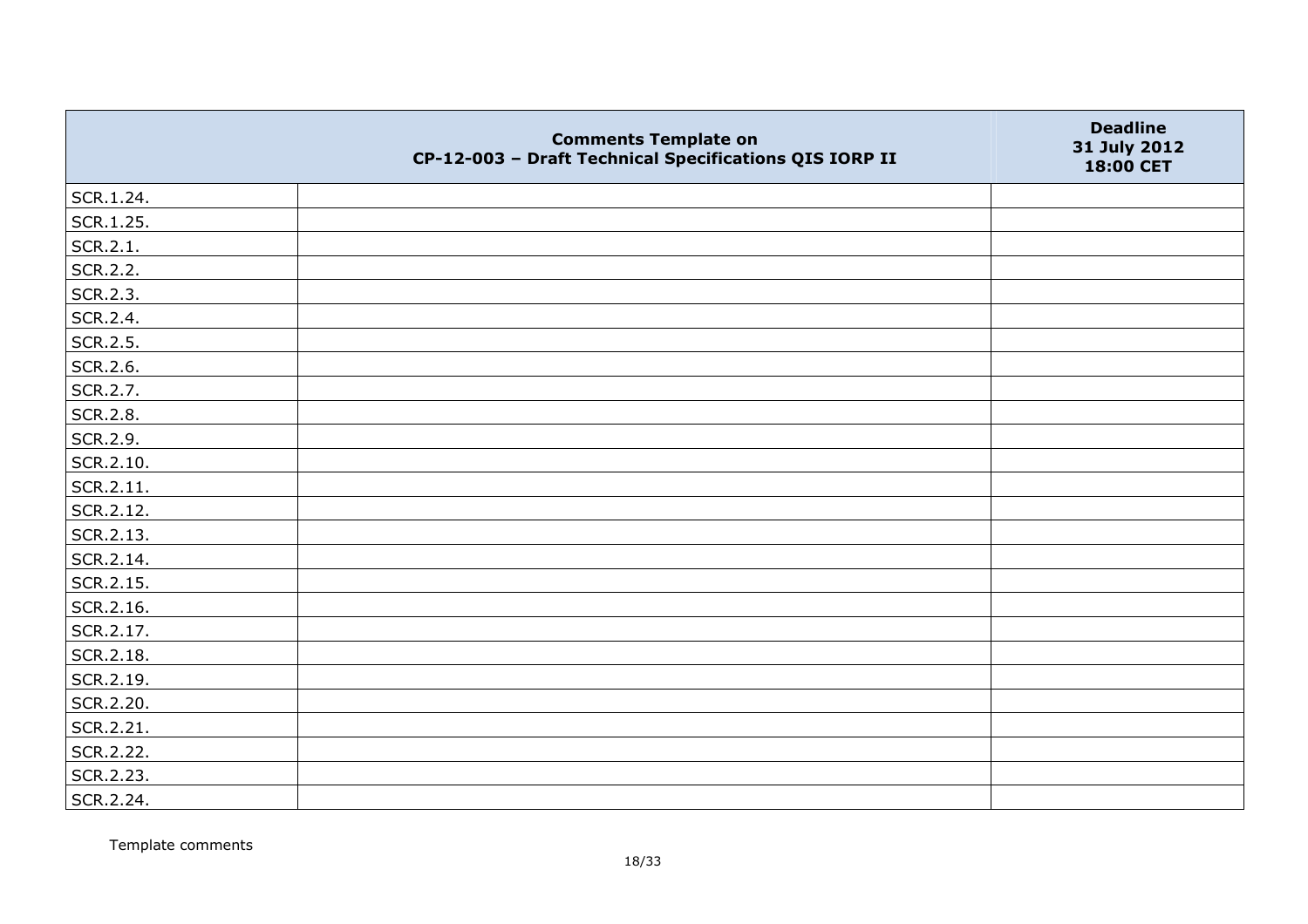|           | <b>Comments Template on</b><br>CP-12-003 - Draft Technical Specifications QIS IORP II | <b>Deadline</b><br>31 July 2012<br>18:00 CET |
|-----------|---------------------------------------------------------------------------------------|----------------------------------------------|
| SCR.2.25. |                                                                                       |                                              |
| SCR.2.26. |                                                                                       |                                              |
| SCR.2.27. |                                                                                       |                                              |
| SCR.2.28. |                                                                                       |                                              |
| SCR.2.29. |                                                                                       |                                              |
| SCR.2.30. |                                                                                       |                                              |
| SCR.2.31. |                                                                                       |                                              |
| SCR.2.32. |                                                                                       |                                              |
| SCR.2.33. |                                                                                       |                                              |
| SCR.2.34. |                                                                                       |                                              |
| SCR.2.35. |                                                                                       |                                              |
| SCR.3.1.  |                                                                                       |                                              |
| SCR.3.2.  |                                                                                       |                                              |
| SCR.3.3.  |                                                                                       |                                              |
| SCR.3.4.  |                                                                                       |                                              |
| SCR.3.5.  |                                                                                       |                                              |
| SCR.3.6.  |                                                                                       |                                              |
| SCR.4.1.  |                                                                                       |                                              |
| SCR.4.2.  |                                                                                       |                                              |
| SCR.4.3.  |                                                                                       |                                              |
| SCR.4.4.  |                                                                                       |                                              |
| SCR.5.1.  |                                                                                       |                                              |
| SCR.5.2.  |                                                                                       |                                              |
| SCR.5.3.  |                                                                                       |                                              |
| SCR.5.4.  |                                                                                       |                                              |
| SCR.5.5.  |                                                                                       |                                              |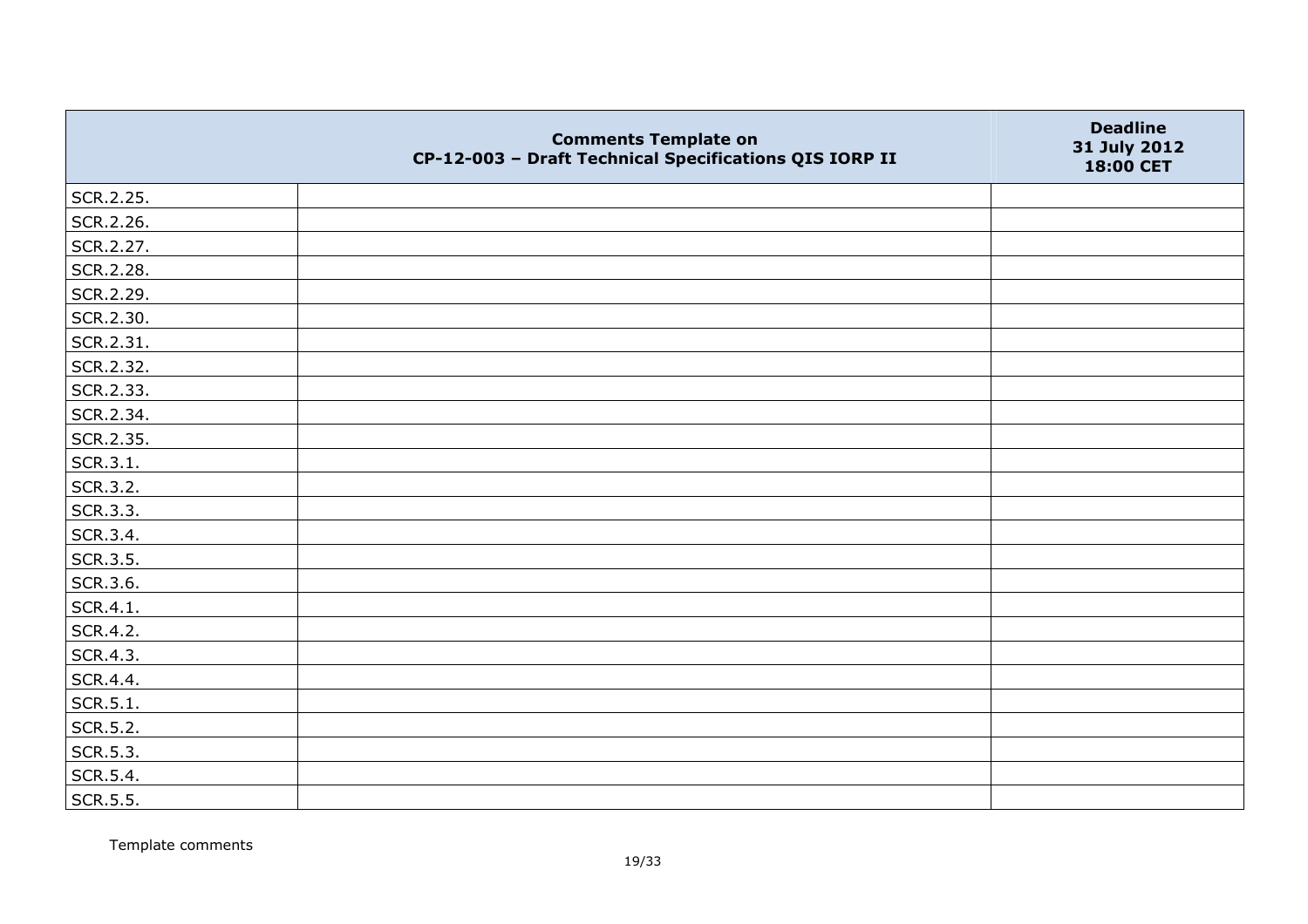|                   | <b>Comments Template on</b><br>CP-12-003 - Draft Technical Specifications QIS IORP II | <b>Deadline</b><br>31 July 2012<br>18:00 CET |
|-------------------|---------------------------------------------------------------------------------------|----------------------------------------------|
| SCR.5.6.          |                                                                                       |                                              |
| SCR.5.7.          |                                                                                       |                                              |
| SCR.5.8.          |                                                                                       |                                              |
| SCR.5.9.          |                                                                                       |                                              |
| SCR.5.10.         |                                                                                       |                                              |
| $\vert$ SCR.5.11. |                                                                                       |                                              |
| SCR.5.12.         |                                                                                       |                                              |
| SCR.5.13.         |                                                                                       |                                              |
| SCR.5.14.         |                                                                                       |                                              |
| SCR.5.15.         |                                                                                       |                                              |
| SCR.5.16.         |                                                                                       |                                              |
| SCR.5.17.         |                                                                                       |                                              |
| SCR.5.18.         |                                                                                       |                                              |
| SCR.5.19.         |                                                                                       |                                              |
| SCR.5.20.         |                                                                                       |                                              |
| SCR.5.21.         |                                                                                       |                                              |
| SCR.5.22.         |                                                                                       |                                              |
| SCR.5.23.         |                                                                                       |                                              |
| SCR.5.24.         |                                                                                       |                                              |
| SCR.5.25.         |                                                                                       |                                              |
| SCR.5.26.         |                                                                                       |                                              |
| SCR.5.27.         |                                                                                       |                                              |
| SCR.5.28.         |                                                                                       |                                              |
| SCR.5.29.         |                                                                                       |                                              |
| SCR.5.30.         |                                                                                       |                                              |
| SCR.5.31.         |                                                                                       |                                              |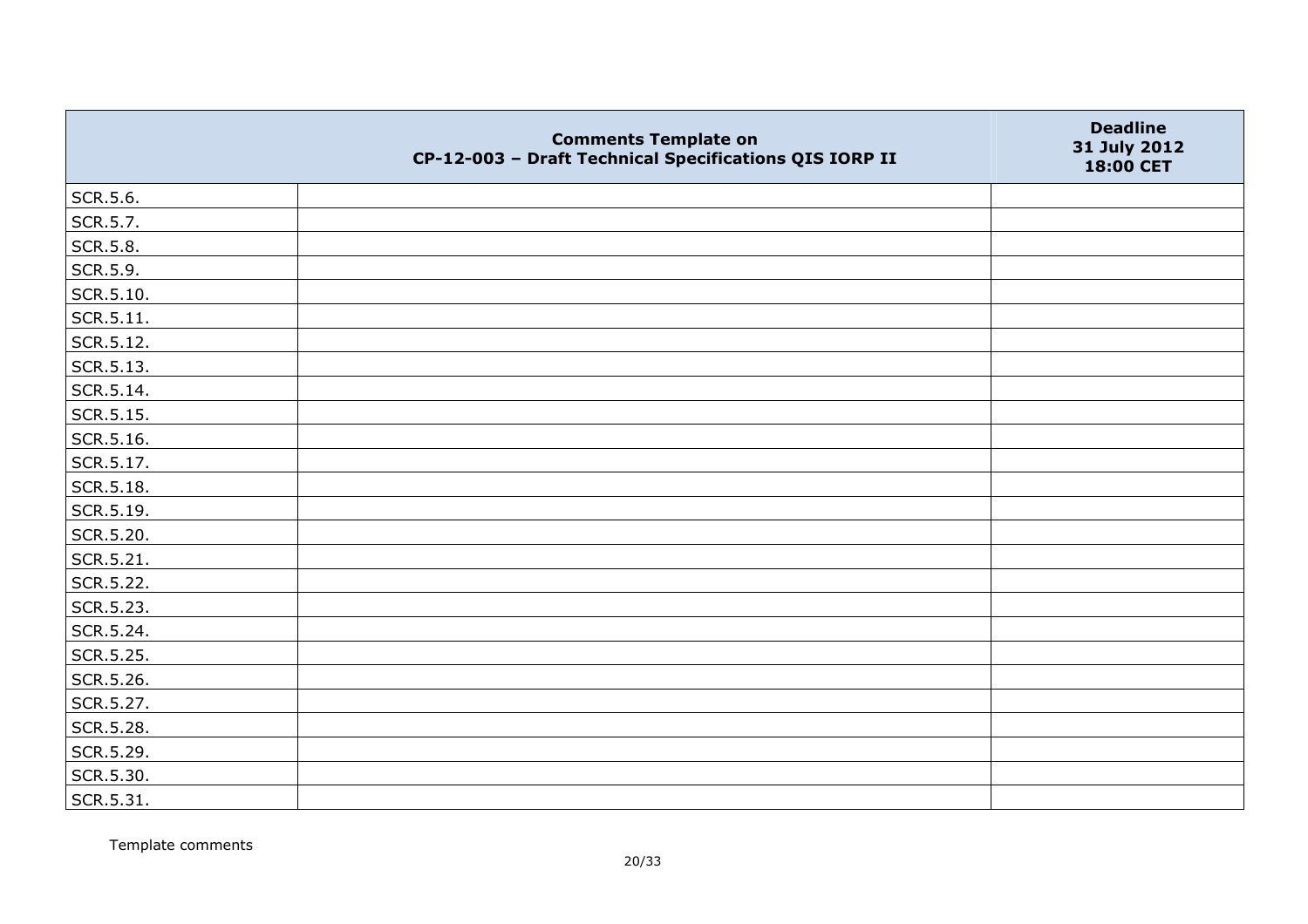|           | <b>Comments Template on</b><br>CP-12-003 - Draft Technical Specifications QIS IORP II | <b>Deadline</b><br>31 July 2012<br>18:00 CET |
|-----------|---------------------------------------------------------------------------------------|----------------------------------------------|
| SCR.5.32. |                                                                                       |                                              |
| SCR.5.33. |                                                                                       |                                              |
| SCR.5.34. |                                                                                       |                                              |
| SCR.5.35. |                                                                                       |                                              |
| SCR.5.36. |                                                                                       |                                              |
| SCR.5.37. |                                                                                       |                                              |
| SCR.5.38. |                                                                                       |                                              |
| SCR.5.39. |                                                                                       |                                              |
| SCR.5.40. |                                                                                       |                                              |
| SCR.5.41. |                                                                                       |                                              |
| SCR.5.42. |                                                                                       |                                              |
| SCR.5.43. |                                                                                       |                                              |
| SCR.5.44. |                                                                                       |                                              |
| SCR.5.45. |                                                                                       |                                              |
| SCR.5.46. |                                                                                       |                                              |
| SCR.5.47. |                                                                                       |                                              |
| SCR.5.48. |                                                                                       |                                              |
| SCR.5.49. |                                                                                       |                                              |
| SCR.5.50. |                                                                                       |                                              |
| SCR.5.51. |                                                                                       |                                              |
| SCR.5.52. |                                                                                       |                                              |
| SCR.5.53. |                                                                                       |                                              |
| SCR.5.54. |                                                                                       |                                              |
| SCR.5.55. |                                                                                       |                                              |
| SCR.5.56. |                                                                                       |                                              |
| SCR.5.57. |                                                                                       |                                              |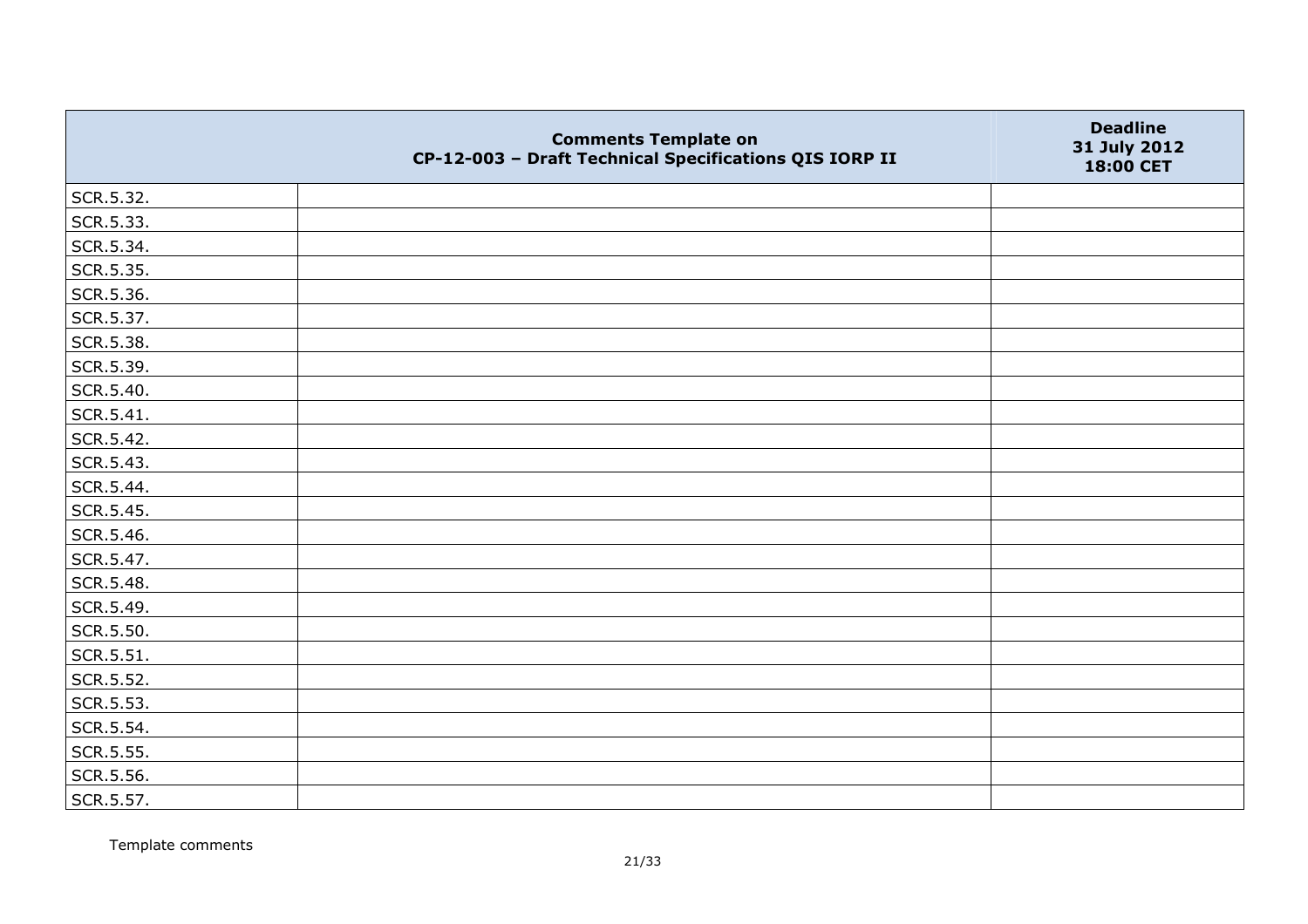|           | <b>Comments Template on</b><br>CP-12-003 - Draft Technical Specifications QIS IORP II | <b>Deadline</b><br>31 July 2012<br>18:00 CET |
|-----------|---------------------------------------------------------------------------------------|----------------------------------------------|
| SCR.5.58. |                                                                                       |                                              |
| SCR.5.59. |                                                                                       |                                              |
| SCR.5.60. |                                                                                       |                                              |
| SCR.5.61. |                                                                                       |                                              |
| SCR.5.62. |                                                                                       |                                              |
| SCR.5.63. |                                                                                       |                                              |
| SCR.5.64. |                                                                                       |                                              |
| SCR.5.65. |                                                                                       |                                              |
| SCR.5.66. |                                                                                       |                                              |
| SCR.5.67. |                                                                                       |                                              |
| SCR.5.68. |                                                                                       |                                              |
| SCR.5.69. |                                                                                       |                                              |
| SCR.5.70. |                                                                                       |                                              |
| SCR.5.71. |                                                                                       |                                              |
| SCR.5.72. |                                                                                       |                                              |
| SCR.5.73. |                                                                                       |                                              |
| SCR.5.74. |                                                                                       |                                              |
| SCR.5.75. |                                                                                       |                                              |
| SCR.5.76. |                                                                                       |                                              |
| SCR.5.77. |                                                                                       |                                              |
| SCR.5.78. |                                                                                       |                                              |
| SCR.5.79. |                                                                                       |                                              |
| SCR.5.80. |                                                                                       |                                              |
| SCR.5.81. |                                                                                       |                                              |
| SCR.5.82. |                                                                                       |                                              |
| SCR.5.83. |                                                                                       |                                              |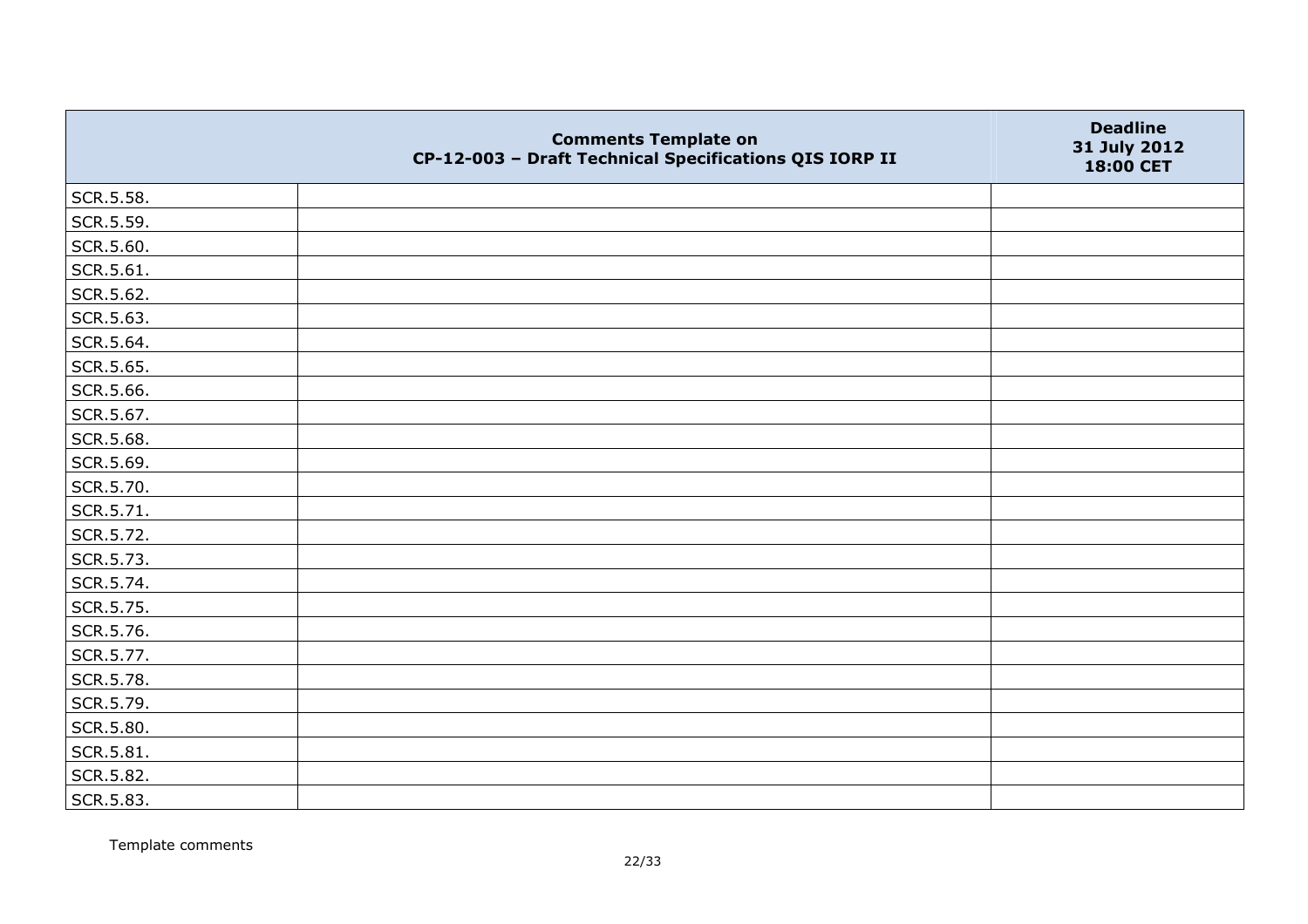|            | <b>Comments Template on</b><br>CP-12-003 - Draft Technical Specifications QIS IORP II | <b>Deadline</b><br>31 July 2012<br>18:00 CET |
|------------|---------------------------------------------------------------------------------------|----------------------------------------------|
| SCR.5.84.  |                                                                                       |                                              |
| SCR.5.85.  |                                                                                       |                                              |
| SCR.5.86.  |                                                                                       |                                              |
| SCR.5.87.  |                                                                                       |                                              |
| SCR.5.88.  |                                                                                       |                                              |
| SCR.5.89.  |                                                                                       |                                              |
| SCR.5.90.  |                                                                                       |                                              |
| SCR.5.91.  |                                                                                       |                                              |
| SCR.5.92.  |                                                                                       |                                              |
| SCR.5.93.  |                                                                                       |                                              |
| SCR.5.94.  |                                                                                       |                                              |
| SCR.5.95.  |                                                                                       |                                              |
| SCR.5.96.  |                                                                                       |                                              |
| SCR.5.97.  |                                                                                       |                                              |
| SCR.5.98.  |                                                                                       |                                              |
| SCR.5.99.  |                                                                                       |                                              |
| SCR.5.100. |                                                                                       |                                              |
| SCR.5.101. |                                                                                       |                                              |
| SCR.5.102. |                                                                                       |                                              |
| SCR.5.103. |                                                                                       |                                              |
| SCR.5.104. |                                                                                       |                                              |
| SCR.5.105. |                                                                                       |                                              |
| SCR.5.106. |                                                                                       |                                              |
| SCR.5.107. |                                                                                       |                                              |
| SCR.5.108. |                                                                                       |                                              |
| SCR.5.109. |                                                                                       |                                              |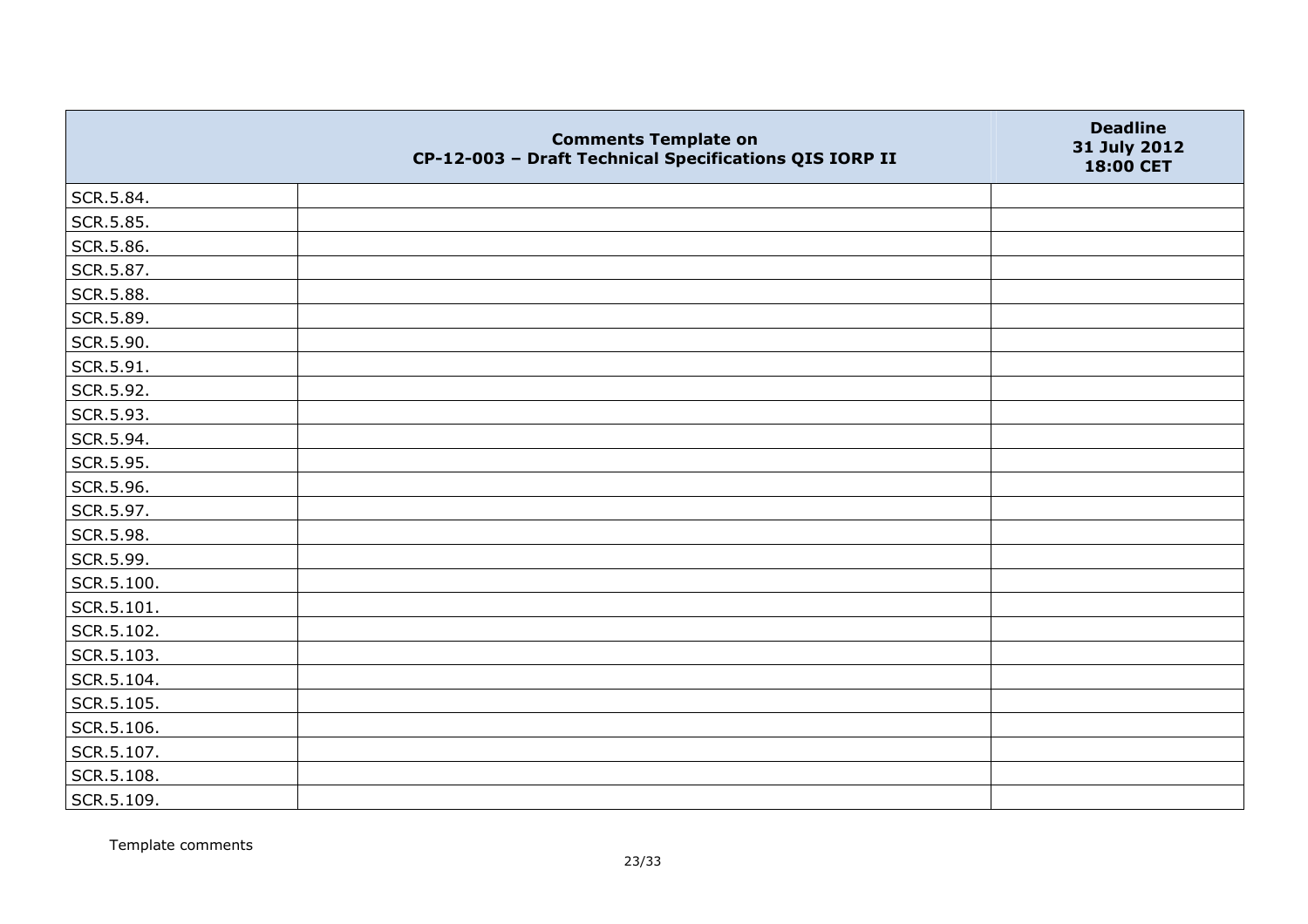|                    | <b>Comments Template on</b><br>CP-12-003 - Draft Technical Specifications QIS IORP II | <b>Deadline</b><br>31 July 2012<br>18:00 CET |
|--------------------|---------------------------------------------------------------------------------------|----------------------------------------------|
| $ $ SCR.5.110.     |                                                                                       |                                              |
| $\vert$ SCR.5.111. |                                                                                       |                                              |
| SCR.5.112.         |                                                                                       |                                              |
| SCR.5.113.         |                                                                                       |                                              |
| SCR.5.114.         |                                                                                       |                                              |
| SCR.5.115.         |                                                                                       |                                              |
| SCR.5.116.         |                                                                                       |                                              |
| SCR.5.117.         |                                                                                       |                                              |
| SCR.5.118.         |                                                                                       |                                              |
| SCR.5.119.         |                                                                                       |                                              |
| SCR.5.120.         |                                                                                       |                                              |
| SCR.5.121.         |                                                                                       |                                              |
| SCR.5.122.         |                                                                                       |                                              |
| SCR.5.123.         |                                                                                       |                                              |
| SCR.5.124.         |                                                                                       |                                              |
| SCR.5.125.         |                                                                                       |                                              |
| SCR.5.126.         |                                                                                       |                                              |
| SCR.5.127.         |                                                                                       |                                              |
| SCR.5.128.         |                                                                                       |                                              |
| SCR.5.129.         |                                                                                       |                                              |
| SCR.5.130.         |                                                                                       |                                              |
| SCR.5.131.         |                                                                                       |                                              |
| SCR.6.1.           |                                                                                       |                                              |
| SCR.6.2.           |                                                                                       |                                              |
| SCR.6.3.           |                                                                                       |                                              |
| SCR.6.4.           |                                                                                       |                                              |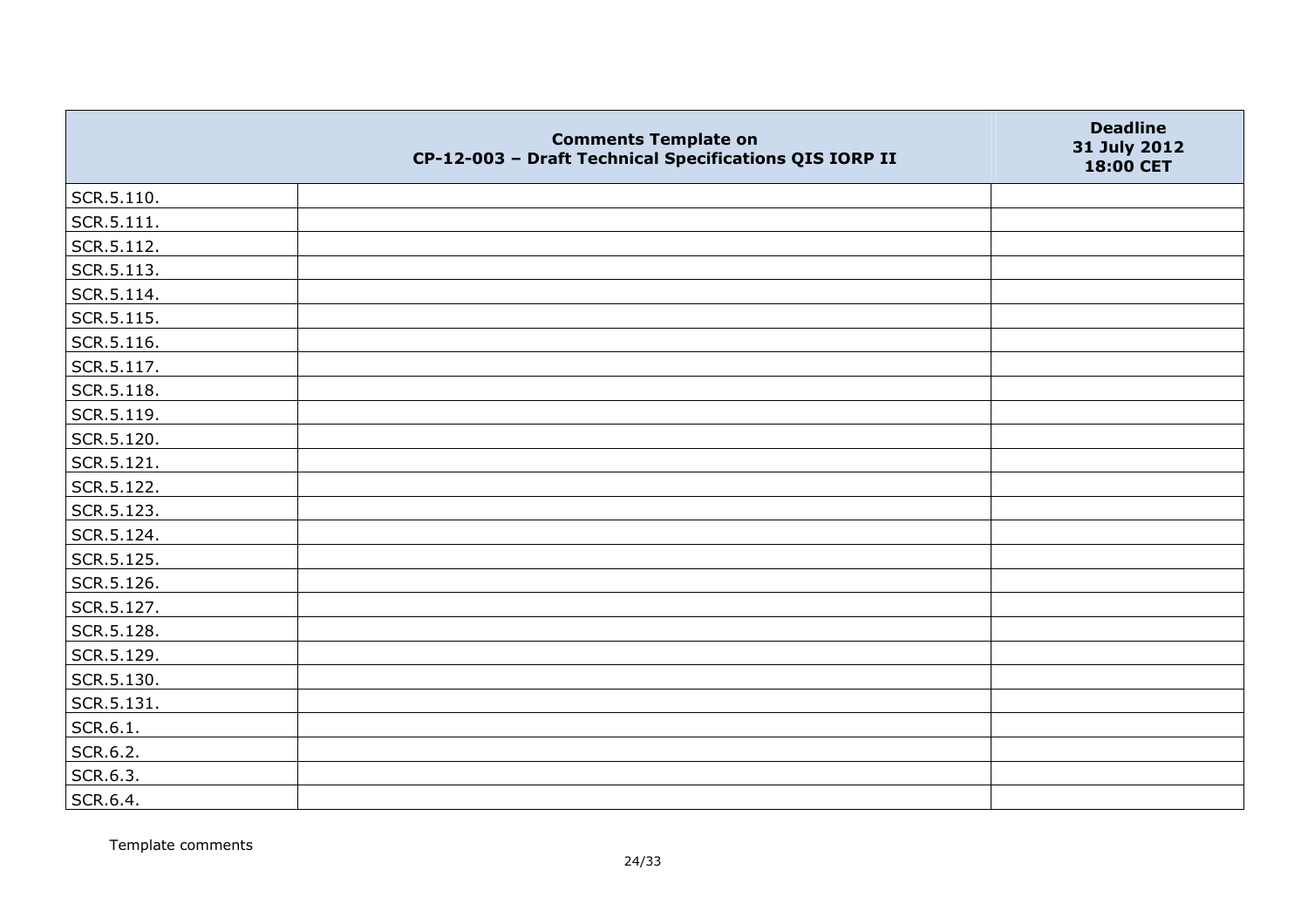|           | <b>Comments Template on</b><br>CP-12-003 - Draft Technical Specifications QIS IORP II | <b>Deadline</b><br>31 July 2012<br>18:00 CET |
|-----------|---------------------------------------------------------------------------------------|----------------------------------------------|
| SCR.6.5.  |                                                                                       |                                              |
| SCR.6.6.  |                                                                                       |                                              |
| SCR.6.7.  |                                                                                       |                                              |
| SCR.6.8.  |                                                                                       |                                              |
| SCR.6.9.  |                                                                                       |                                              |
| SCR.6.10. |                                                                                       |                                              |
| SCR.6.11. |                                                                                       |                                              |
| SCR.6.12. |                                                                                       |                                              |
| SCR.6.13. |                                                                                       |                                              |
| SCR.6.14. |                                                                                       |                                              |
| SCR.6.15. |                                                                                       |                                              |
| SCR.6.16. |                                                                                       |                                              |
| SCR.6.17. |                                                                                       |                                              |
| SCR.6.18. |                                                                                       |                                              |
| SCR.6.19. |                                                                                       |                                              |
| SCR.6.20. |                                                                                       |                                              |
| SCR.6.21. |                                                                                       |                                              |
| SCR.6.22. |                                                                                       |                                              |
| SCR.6.23. |                                                                                       |                                              |
| SCR.6.24. |                                                                                       |                                              |
| SCR.6.25. |                                                                                       |                                              |
| SCR.6.26. |                                                                                       |                                              |
| SCR.6.27. |                                                                                       |                                              |
| SCR.6.28. |                                                                                       |                                              |
| SCR.6.29. |                                                                                       |                                              |
| SCR.6.30. |                                                                                       |                                              |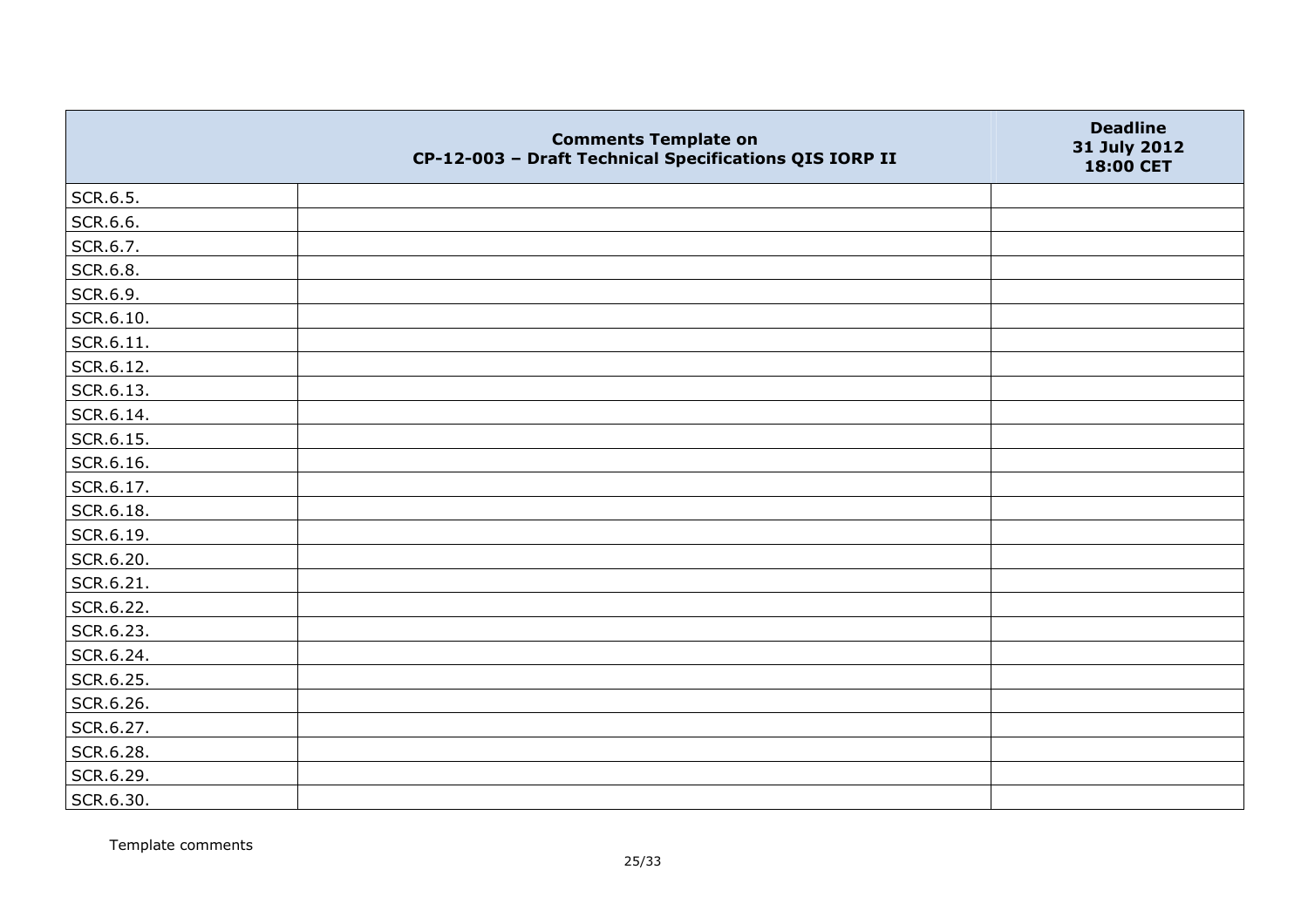|               | <b>Comments Template on</b><br>CP-12-003 - Draft Technical Specifications QIS IORP II | <b>Deadline</b><br>31 July 2012<br>18:00 CET |
|---------------|---------------------------------------------------------------------------------------|----------------------------------------------|
| SCR.6.31.     |                                                                                       |                                              |
| SCR.6.32.     |                                                                                       |                                              |
| SCR.7.1.      |                                                                                       |                                              |
| SCR.7.2.      |                                                                                       |                                              |
| SCR.7.3.      |                                                                                       |                                              |
| SCR.7.4.      |                                                                                       |                                              |
| SCR.7.5.      |                                                                                       |                                              |
| SCR.7.6.      |                                                                                       |                                              |
| SCR.7.7.      |                                                                                       |                                              |
| SCR.7.8.      |                                                                                       |                                              |
| SCR.7.9.      |                                                                                       |                                              |
| SCR.7.10.     |                                                                                       |                                              |
| $ $ SCR.7.11. |                                                                                       |                                              |
| SCR.7.12.     |                                                                                       |                                              |
| SCR.7.13.     |                                                                                       |                                              |
| SCR.7.14.     |                                                                                       |                                              |
| SCR.7.15.     |                                                                                       |                                              |
| SCR.7.16.     |                                                                                       |                                              |
| SCR.7.17.     |                                                                                       |                                              |
| SCR.7.18.     |                                                                                       |                                              |
| SCR.7.19.     |                                                                                       |                                              |
| SCR.7.20.     |                                                                                       |                                              |
| SCR.7.21.     |                                                                                       |                                              |
| SCR.7.22.     |                                                                                       |                                              |
| SCR.7.23.     |                                                                                       |                                              |
| SCR.7.24.     |                                                                                       |                                              |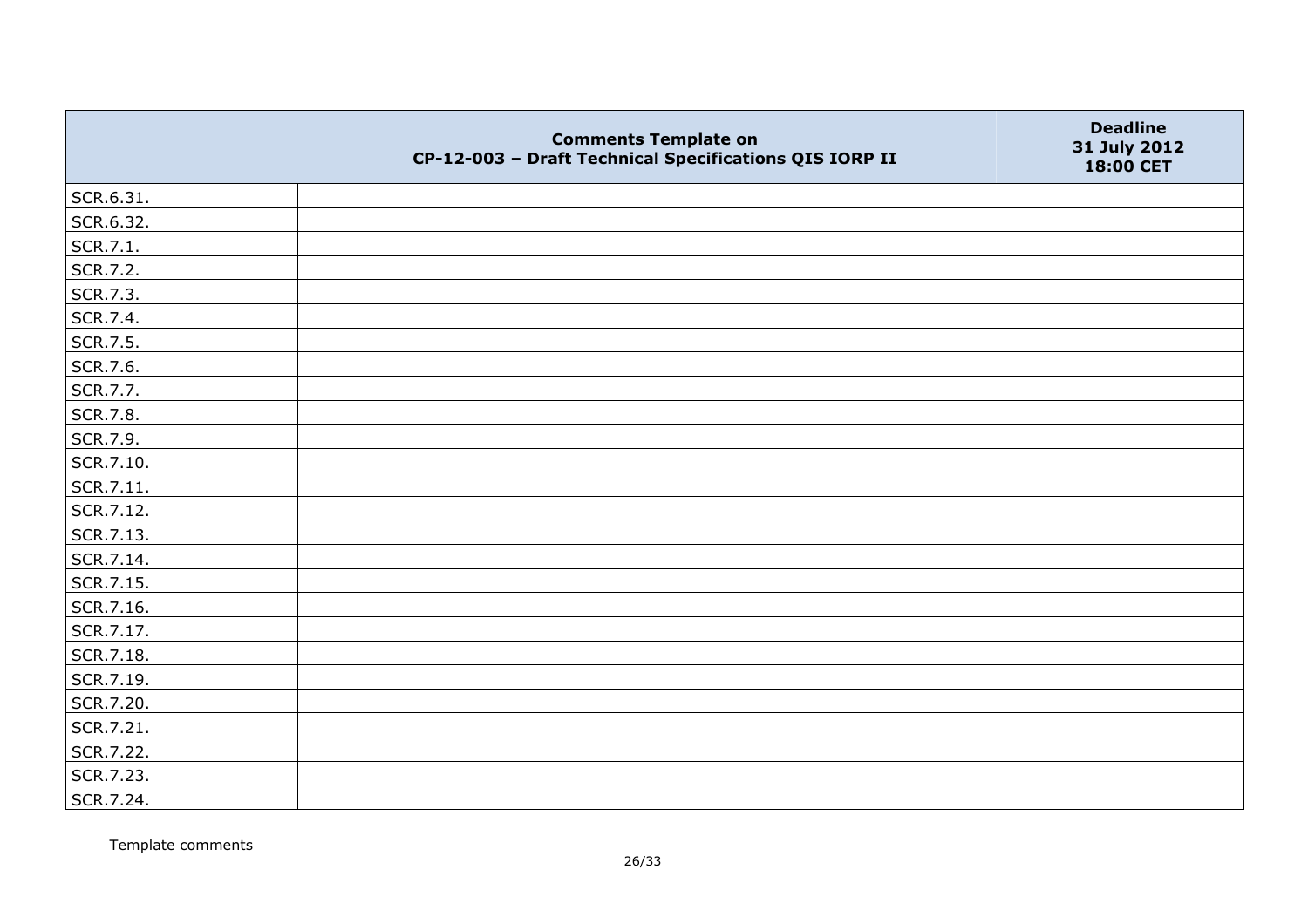|           | <b>Comments Template on</b><br>CP-12-003 - Draft Technical Specifications QIS IORP II | <b>Deadline</b><br>31 July 2012<br>18:00 CET |
|-----------|---------------------------------------------------------------------------------------|----------------------------------------------|
| SCR.7.25. |                                                                                       |                                              |
| SCR.7.26. |                                                                                       |                                              |
| SCR.7.27. |                                                                                       |                                              |
| SCR.7.28. |                                                                                       |                                              |
| SCR.7.29. |                                                                                       |                                              |
| SCR.7.30. |                                                                                       |                                              |
| SCR.7.31. |                                                                                       |                                              |
| SCR.7.32. |                                                                                       |                                              |
| SCR.7.33. |                                                                                       |                                              |
| SCR.7.34. |                                                                                       |                                              |
| SCR.7.35. |                                                                                       |                                              |
| SCR.7.36. |                                                                                       |                                              |
| SCR.7.37. |                                                                                       |                                              |
| SCR.7.38. |                                                                                       |                                              |
| SCR.7.39. |                                                                                       |                                              |
| SCR.7.40. |                                                                                       |                                              |
| SCR.7.41. |                                                                                       |                                              |
| SCR.7.42. |                                                                                       |                                              |
| SCR.7.43. |                                                                                       |                                              |
| SCR.7.44. |                                                                                       |                                              |
| SCR.7.45. |                                                                                       |                                              |
| SCR.7.46. |                                                                                       |                                              |
| SCR.7.47. |                                                                                       |                                              |
| SCR.7.48. |                                                                                       |                                              |
| SCR.7.49. |                                                                                       |                                              |
| SCR.7.50. |                                                                                       |                                              |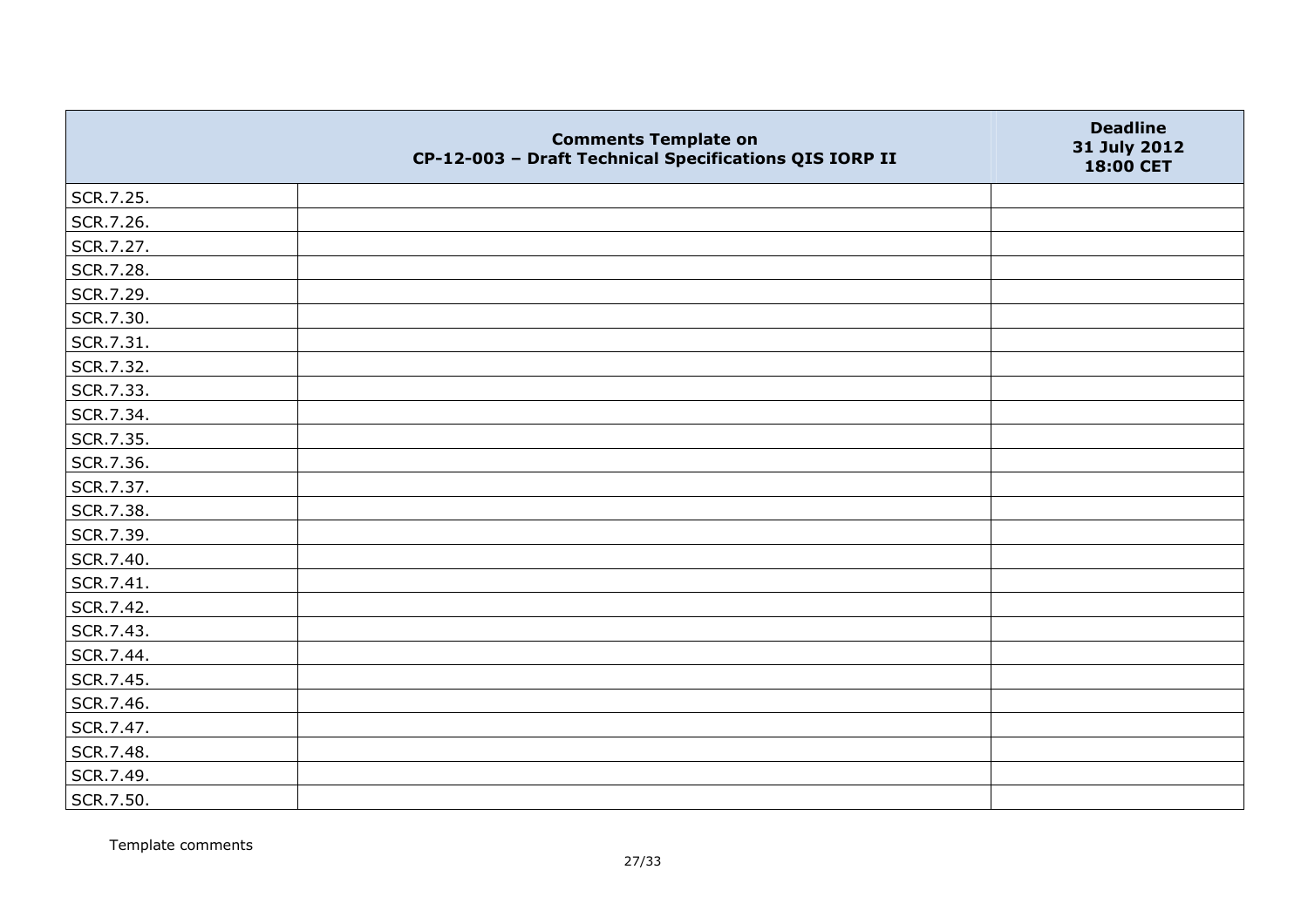|           | <b>Comments Template on</b><br>CP-12-003 - Draft Technical Specifications QIS IORP II | <b>Deadline</b><br>31 July 2012<br>18:00 CET |
|-----------|---------------------------------------------------------------------------------------|----------------------------------------------|
| SCR.7.51. |                                                                                       |                                              |
| SCR.7.52. |                                                                                       |                                              |
| SCR.7.53. |                                                                                       |                                              |
| SCR.7.54. |                                                                                       |                                              |
| SCR.7.55. |                                                                                       |                                              |
| SCR.7.56. |                                                                                       |                                              |
| SCR.7.57. |                                                                                       |                                              |
| SCR.7.58. |                                                                                       |                                              |
| SCR.7.59. |                                                                                       |                                              |
| SCR.7.60. |                                                                                       |                                              |
| SCR.7.61. |                                                                                       |                                              |
| SCR.7.62. |                                                                                       |                                              |
| SCR.7.63. |                                                                                       |                                              |
| SCR.7.64. |                                                                                       |                                              |
| SCR.7.65. |                                                                                       |                                              |
| SCR.7.66. |                                                                                       |                                              |
| SCR.7.67. |                                                                                       |                                              |
| SCR.7.68. |                                                                                       |                                              |
| SCR.7.69. |                                                                                       |                                              |
| SCR.7.70. |                                                                                       |                                              |
| SCR.7.71. |                                                                                       |                                              |
| SCR.7.72. |                                                                                       |                                              |
| SCR.7.73. |                                                                                       |                                              |
| SCR.7.74. |                                                                                       |                                              |
| SCR.7.75. |                                                                                       |                                              |
| SCR.7.76. |                                                                                       |                                              |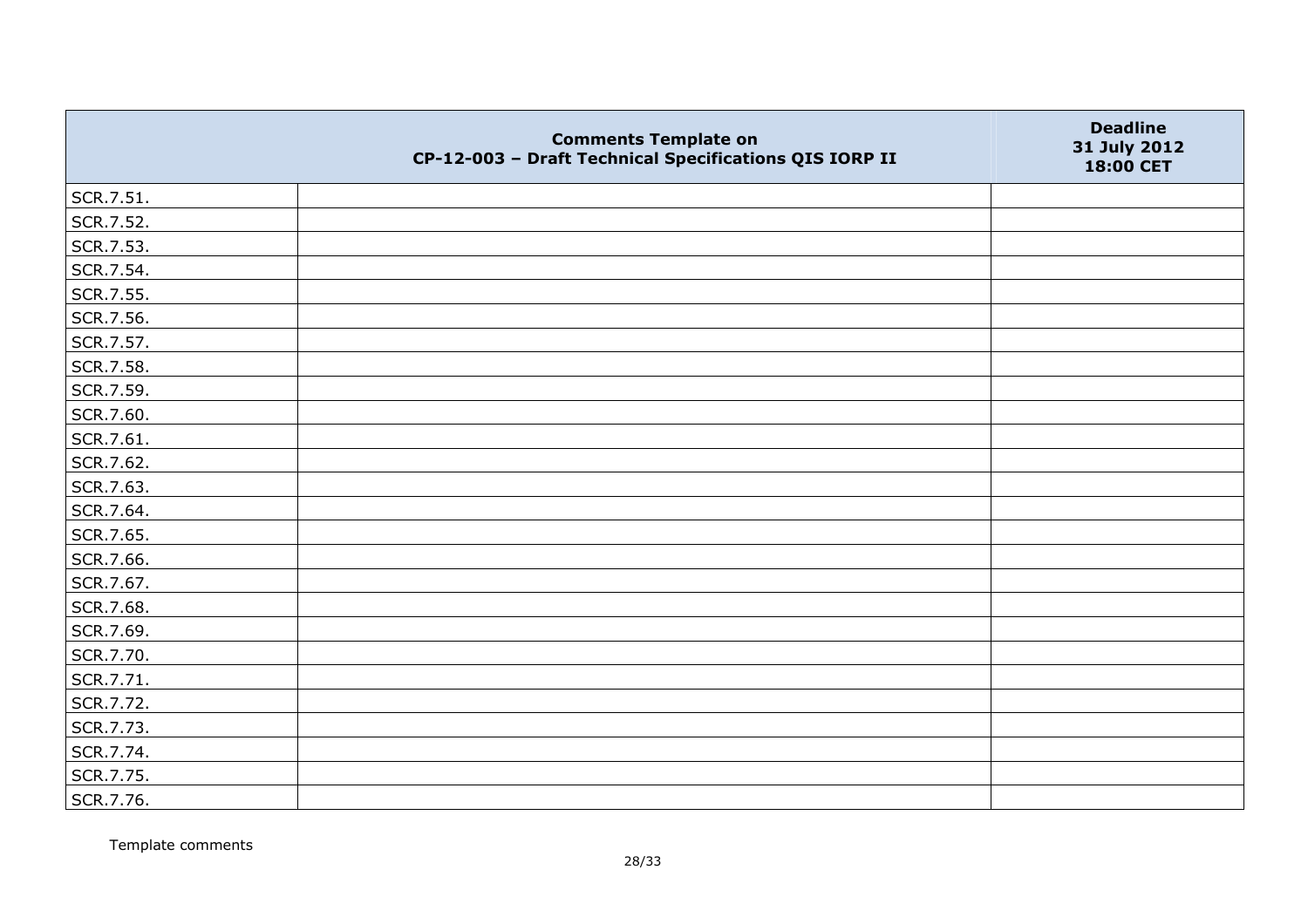|           | <b>Comments Template on</b><br>CP-12-003 - Draft Technical Specifications QIS IORP II | <b>Deadline</b><br>31 July 2012<br>18:00 CET |
|-----------|---------------------------------------------------------------------------------------|----------------------------------------------|
| SCR.7.77. |                                                                                       |                                              |
| SCR.7.78. |                                                                                       |                                              |
| SCR.7.79. |                                                                                       |                                              |
| SCR.7.80. |                                                                                       |                                              |
| SCR.7.81. |                                                                                       |                                              |
| SCR.7.82. |                                                                                       |                                              |
| SCR.7.83. |                                                                                       |                                              |
| SCR.7.84. |                                                                                       |                                              |
| SCR.7.85. |                                                                                       |                                              |
| SCR.7.86. |                                                                                       |                                              |
| SCR.7.87. |                                                                                       |                                              |
| SCR.8.1.  |                                                                                       |                                              |
| SCR.8.2.  |                                                                                       |                                              |
| SCR.8.3.  |                                                                                       |                                              |
| SCR.8.4.  |                                                                                       |                                              |
| SCR.8.5.  |                                                                                       |                                              |
| SCR.8.6.  |                                                                                       |                                              |
| SCR.8.7.  |                                                                                       |                                              |
| SCR.9.1.  |                                                                                       |                                              |
| SCR.9.2.  |                                                                                       |                                              |
| SCR.9.3.  |                                                                                       |                                              |
| SCR.9.4.  |                                                                                       |                                              |
| SCR.9.5.  |                                                                                       |                                              |
| SCR.9.6.  |                                                                                       |                                              |
| SCR.9.7.  |                                                                                       |                                              |
| SCR.9.8.  |                                                                                       |                                              |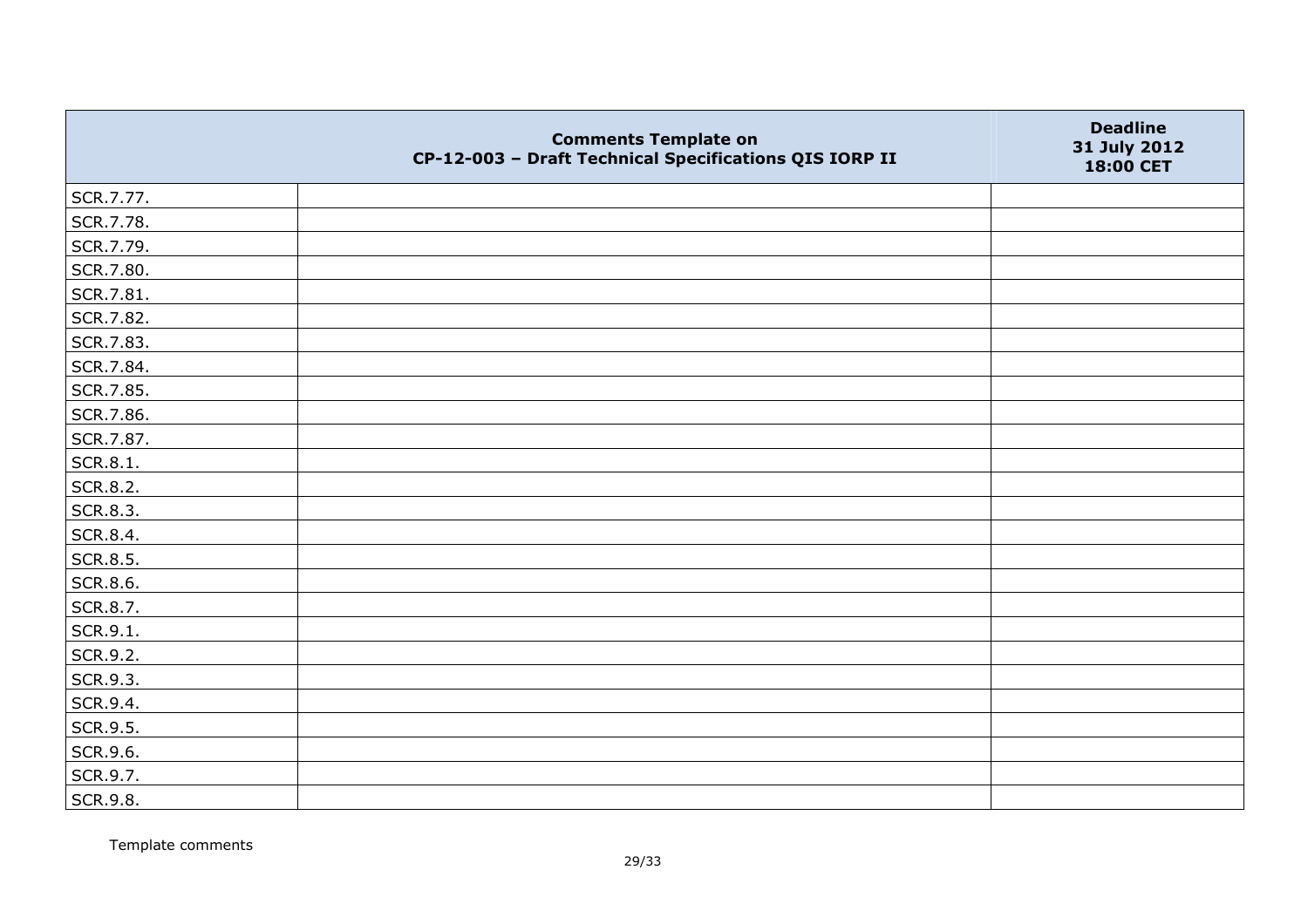|               | <b>Comments Template on</b><br>CP-12-003 - Draft Technical Specifications QIS IORP II | <b>Deadline</b><br>31 July 2012<br>18:00 CET |
|---------------|---------------------------------------------------------------------------------------|----------------------------------------------|
| SCR.9.9.      |                                                                                       |                                              |
| SCR.9.10.     |                                                                                       |                                              |
| $ $ SCR.9.11. |                                                                                       |                                              |
| SCR.9.12.     |                                                                                       |                                              |
| SCR.9.13.     |                                                                                       |                                              |
| SCR.9.14.     |                                                                                       |                                              |
| SCR.9.15.     |                                                                                       |                                              |
| SCR.9.16.     |                                                                                       |                                              |
| SCR.9.17.     |                                                                                       |                                              |
| SCR.9.18.     |                                                                                       |                                              |
| SCR.9.19.     |                                                                                       |                                              |
| SCR.9.20.     |                                                                                       |                                              |
| SCR.9.21.     |                                                                                       |                                              |
| SCR.9.22.     |                                                                                       |                                              |
| SCR.9.23.     |                                                                                       |                                              |
| SCR.9.24.     |                                                                                       |                                              |
| SCR.9.25.     |                                                                                       |                                              |
| SCR.9.26.     |                                                                                       |                                              |
| SCR.9.27.     |                                                                                       |                                              |
| SCR.9.28.     |                                                                                       |                                              |
| SCR.9.29.     |                                                                                       |                                              |
| SCR.9.30.     |                                                                                       |                                              |
| SCR.9.31.     |                                                                                       |                                              |
| SCR.9.32.     |                                                                                       |                                              |
| SCR.9.33.     |                                                                                       |                                              |
| SCR.9.34.     |                                                                                       |                                              |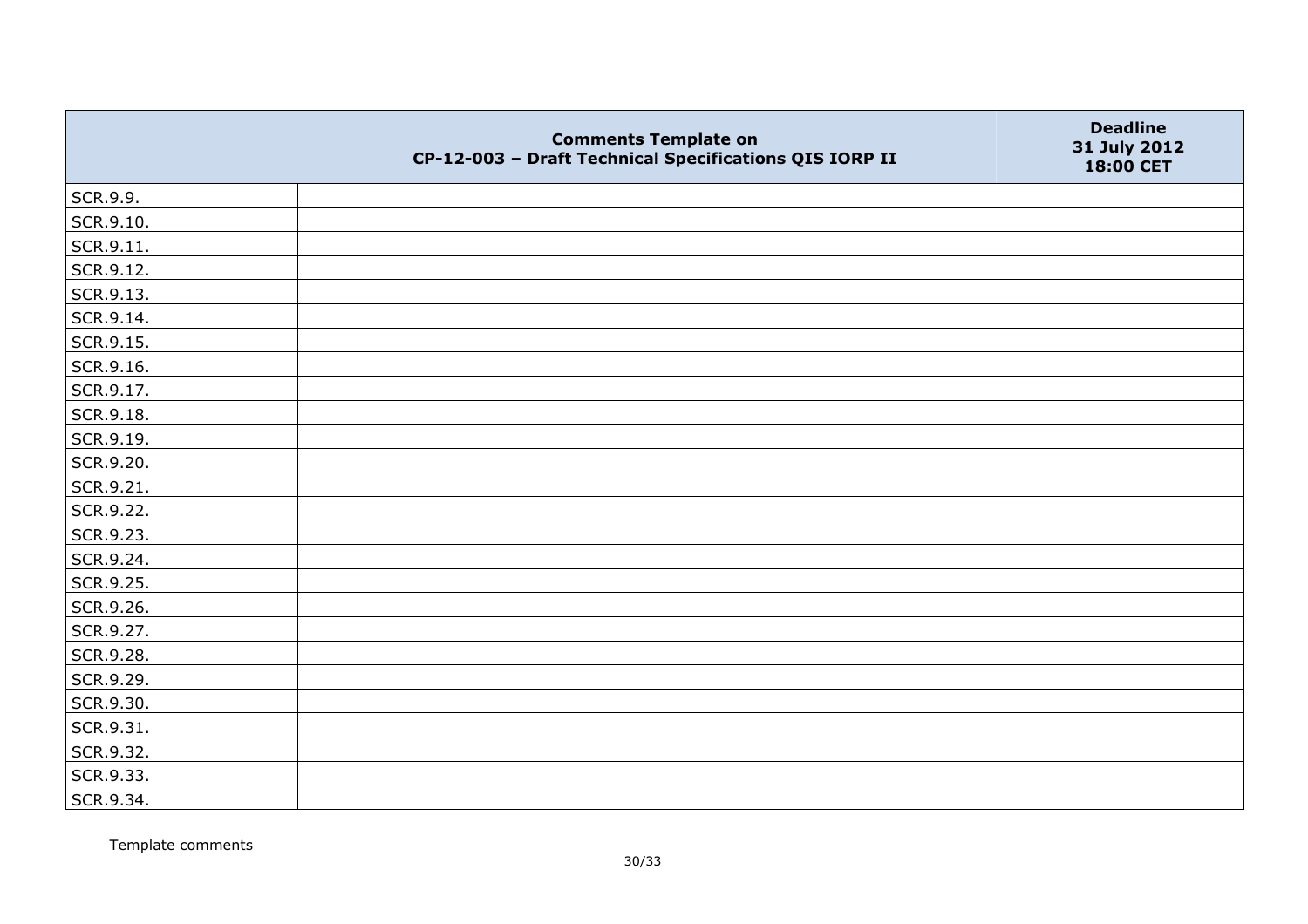|            | <b>Comments Template on</b><br>CP-12-003 - Draft Technical Specifications QIS IORP II | <b>Deadline</b><br>31 July 2012<br>18:00 CET |
|------------|---------------------------------------------------------------------------------------|----------------------------------------------|
| SCR.10.1.  |                                                                                       |                                              |
| SCR.10.2.  |                                                                                       |                                              |
| SCR.10.3.  |                                                                                       |                                              |
| SCR.10.4.  |                                                                                       |                                              |
| SCR.10.5.  |                                                                                       |                                              |
| SCR.10.6.  |                                                                                       |                                              |
| SCR.10.7.  |                                                                                       |                                              |
| SCR.10.8.  |                                                                                       |                                              |
| SCR.10.9.  |                                                                                       |                                              |
| SCR.10.10. |                                                                                       |                                              |
| SCR.10.11. |                                                                                       |                                              |
| MCR.1.1.   |                                                                                       |                                              |
| MCR.2.1.   |                                                                                       |                                              |
| MCR.2.2.   |                                                                                       |                                              |
| MCR.2.3.   |                                                                                       |                                              |
| MCR.2.4.   |                                                                                       |                                              |
| MCR.2.5.   |                                                                                       |                                              |
| MCR.2.6.   |                                                                                       |                                              |
| MCR.2.7.   |                                                                                       |                                              |
| MCR.2.8.   |                                                                                       |                                              |
| MCR.2.9.   |                                                                                       |                                              |
| PRO.1.1.   |                                                                                       |                                              |
| PRO.2.1.   |                                                                                       |                                              |
| PRO.2.2.   |                                                                                       |                                              |
| PRO.2.3.   |                                                                                       |                                              |
| PRO.2.4.   |                                                                                       |                                              |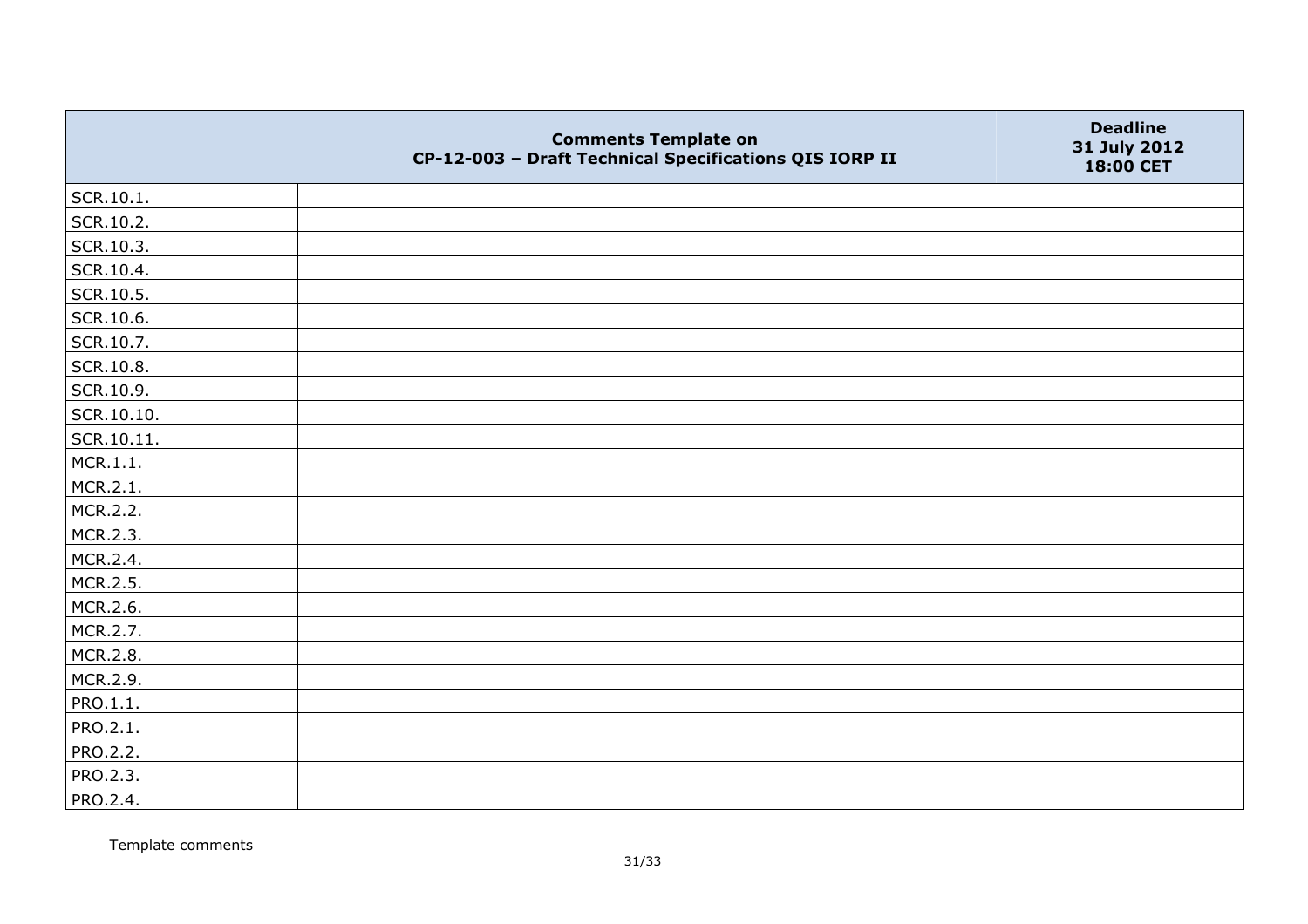|           | <b>Comments Template on</b><br>CP-12-003 - Draft Technical Specifications QIS IORP II | <b>Deadline</b><br>31 July 2012<br>18:00 CET |
|-----------|---------------------------------------------------------------------------------------|----------------------------------------------|
| PRO.2.5.  |                                                                                       |                                              |
| PRO.2.6.  |                                                                                       |                                              |
| PRO.3.1.  |                                                                                       |                                              |
| PRO.3.2.  |                                                                                       |                                              |
| PRO.3.3.  |                                                                                       |                                              |
| PRO.3.4.  |                                                                                       |                                              |
| PRO.3.5.  |                                                                                       |                                              |
| PRO.3.6.  |                                                                                       |                                              |
| PRO.3.7.  |                                                                                       |                                              |
| PRO.3.8.  |                                                                                       |                                              |
| PRO.3.9.  |                                                                                       |                                              |
| PRO.3.10. |                                                                                       |                                              |
| PRO.3.11. |                                                                                       |                                              |
| PRO.3.12. |                                                                                       |                                              |
| PRO.3.13. |                                                                                       |                                              |
| PRO.3.14. |                                                                                       |                                              |
| PRO.3.15. |                                                                                       |                                              |
| PRO.3.16. |                                                                                       |                                              |
| PRO.3.17. |                                                                                       |                                              |
| PRO.3.18. |                                                                                       |                                              |
| PRO.3.19. |                                                                                       |                                              |
| PRO.3.20. |                                                                                       |                                              |
| PRO.3.21. |                                                                                       |                                              |
| PRO.3.22. |                                                                                       |                                              |
| PRO.3.23. |                                                                                       |                                              |
| PRO.3.24. |                                                                                       |                                              |